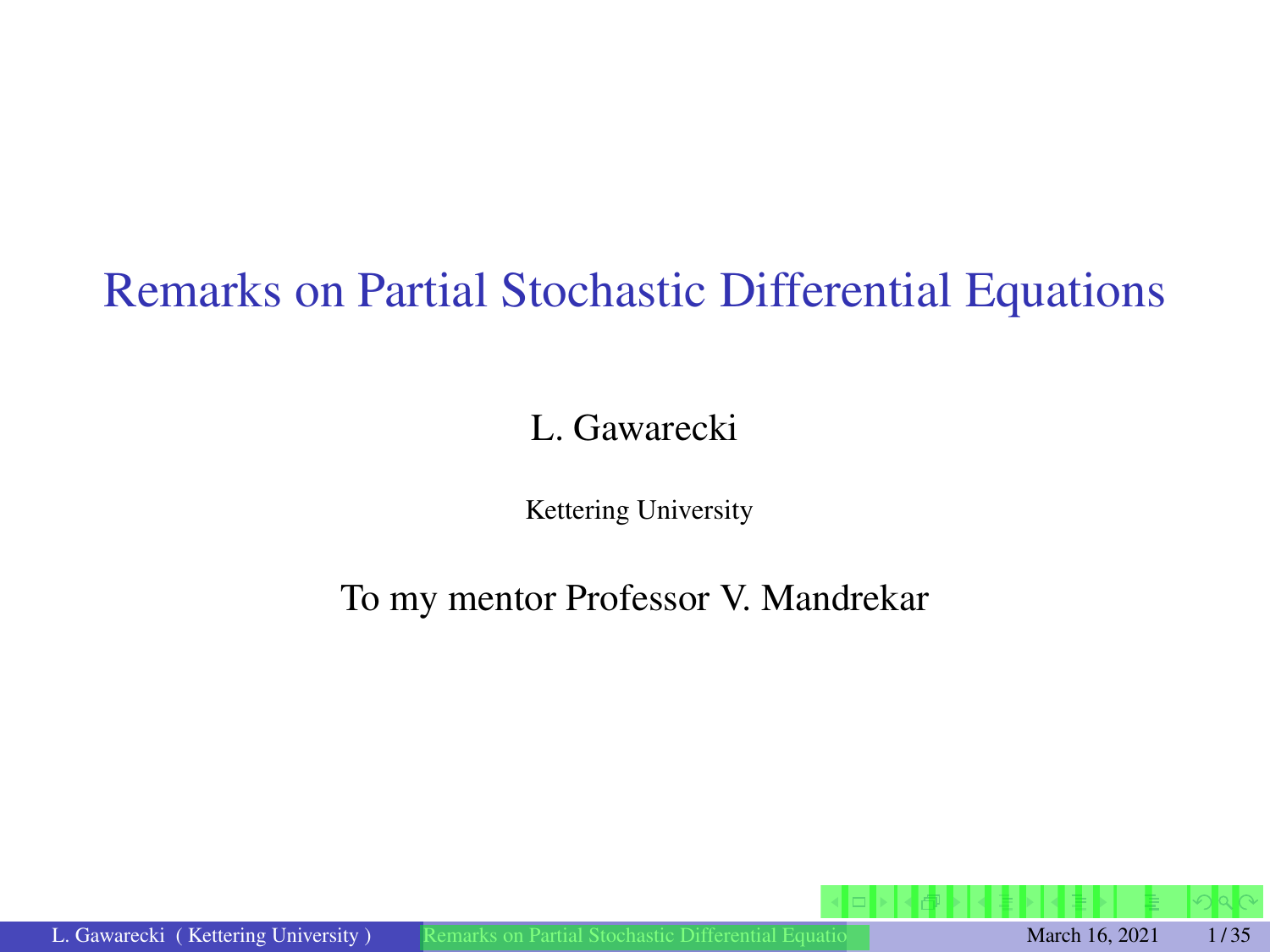# Let's chat about...

### [Professional Background](#page-2-0)

- [Work on Stochastic Integration](#page-3-0)
	- [From partial to infinite dimensional equations](#page-4-0)
- [Stochastic Equations](#page-15-0)

### [Itô Formula.](#page-18-0)

- [Itô Formula\(or Method\)for Mild Solutions.](#page-24-0)
- [Example Stochastic Heat Equation.](#page-29-0)
- [Other Itô formulas.](#page-31-0)

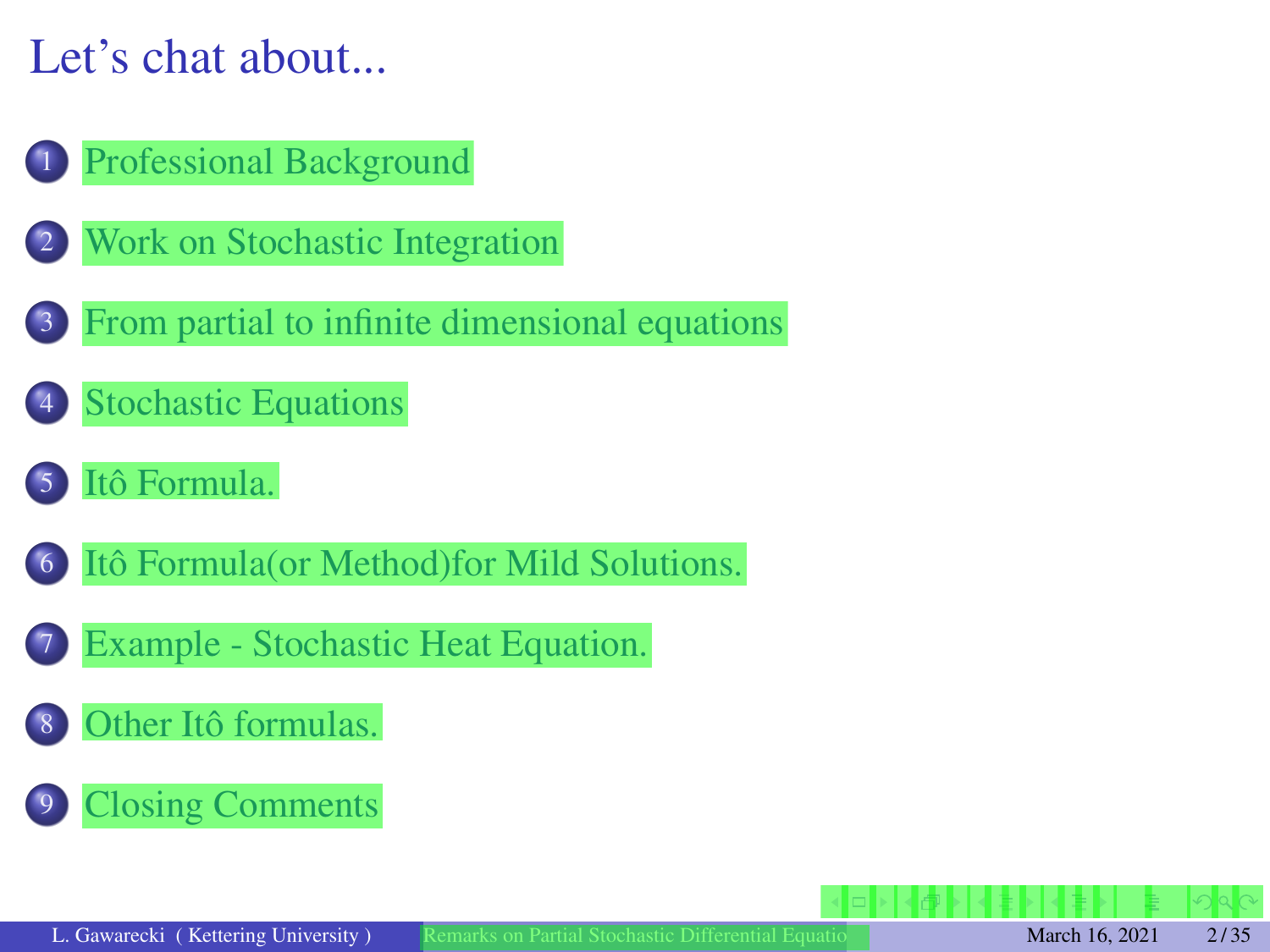#### <span id="page-2-0"></span>Hello

- I met Professor Mandrekar at Michigan State in 1989, he was a caring mentor with a vibrant research program
- We collaborated for many productive and highly fulfilling years, written joint papers, presented at conferences, and published two books
- Mandrekar had broad research interests: measure and ergodic theory, prediction, vector and operator-valued measures, probability in Banach spaces, stochastic analysis, filtering, control, Wiener-Itô multiple integrals, random fields, Gaussian processes, statistics
- Participated in more than 40 International Conferences as an invited speaker at prestigious places such as Strasbourg, Oberwolfach, Banach Center, Trinity College, Johns Hopkins, Nagoya, IMA, Math. Sci. Inst. (Cornell), CIMAT (Mexico), ISI (Delhi, Calcutta), NATO- ASI, LUCAC Conference, IFIP and All India Science Congress.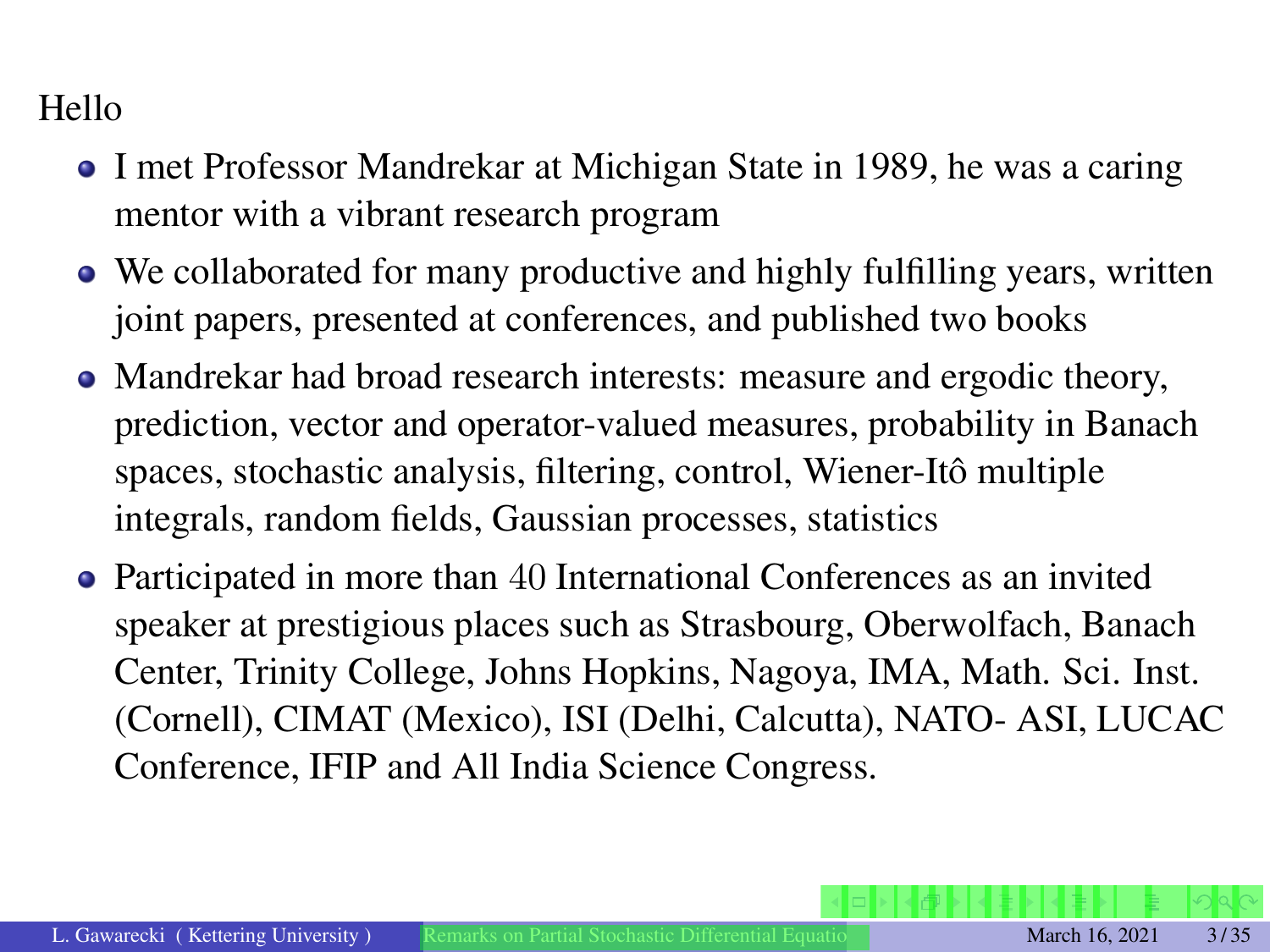# <span id="page-3-0"></span>Skorokhod, Ogawa, and Itô-Ramer Integrals

- Extension of Ogawa integral; Ogawa integral with respect to Gaussian processes and its relationship to the Skorokhod integral.
- Extension of Itô-Ramer integral to Gaussian processes and its relationship to the Skorokhod integral.
- Anticipative stochastic differential equations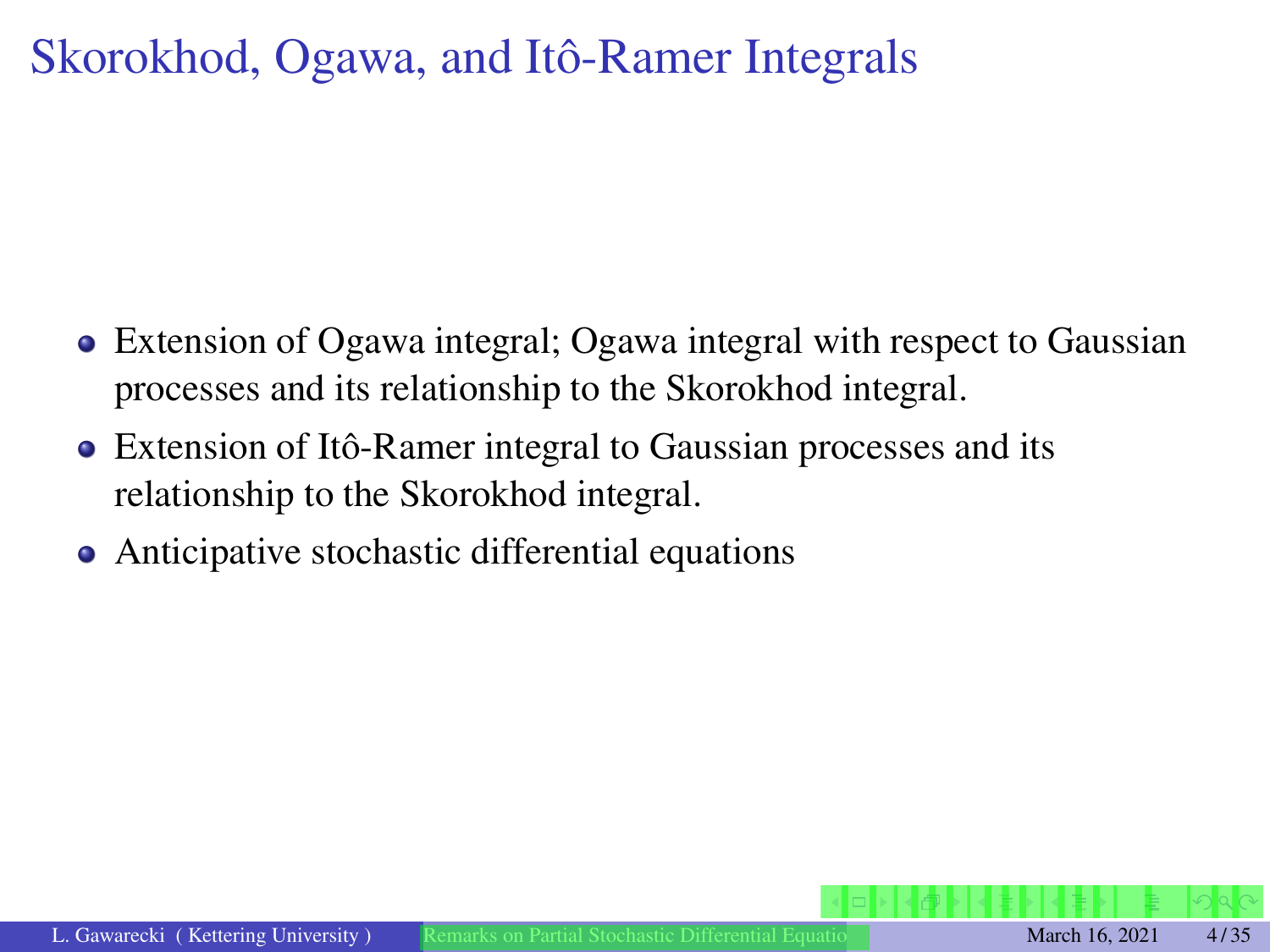# <span id="page-4-0"></span>Infinite Dimensional Equations

Two fundamental Problems:

Peano's Theorem is false in infinite dimensional Banach spaces

Theorem (Peano)

*For every continuous function*  $f : \mathbb{R} \times B \rightarrow B$  *defined on an open set*  $V \subset \mathbb{R} \times B$  *and for every point*  $(t_0, x_0) \in V$  *the Cauchy problem* 

 $x'(t) = f(t, x(t)), \quad x(t_0) = x_0$ 

*has a solution defined on some neighbourhood of t*0*.*

 $\bullet$  The problem is with compactness. Bounded sets in  $\mathbb R$  are pre-compact, but a closed unit ball in an infinite dimensional Banach space in not compact.

## Theorem (Godunov, 1973)

*Every Banach space, where Peano's theorem is true is finite dimensional.*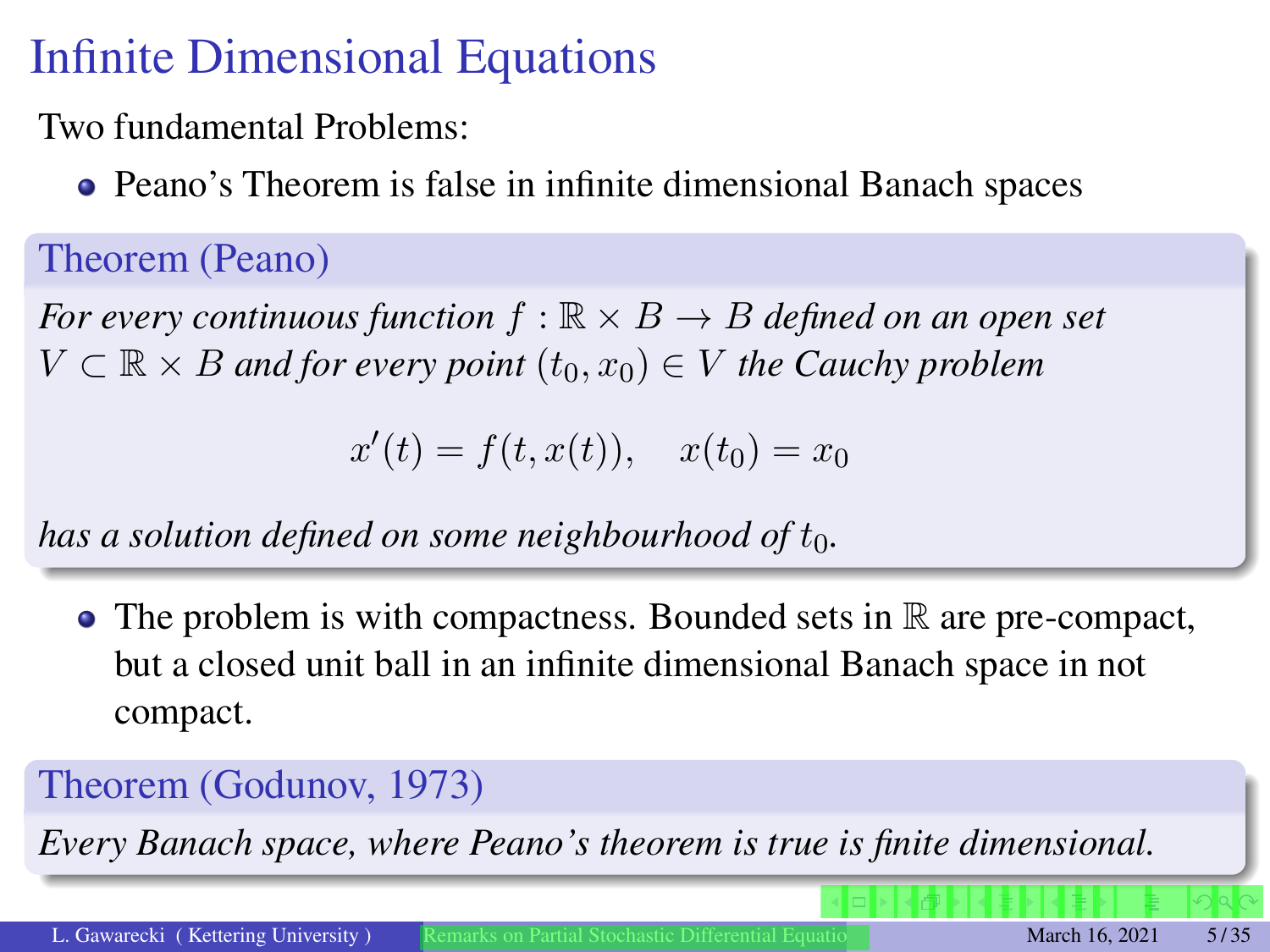The presence of unbounded operators in differential equations: The Laplacian

```
\Lambda \cdot W^{1,2} \rightarrow W^{1,2}
```
on the Sobolev space (completion of the space of functions with continuous and square integrable derivatives in the Sobolev  $L_2$  norm) is unbounded.

- First, there is no  $||A||$
- Then, if  $x_n \to x$  then perhaps  $Ax_n \to Ax$
- One must be aware of  $\mathcal{D}(A)$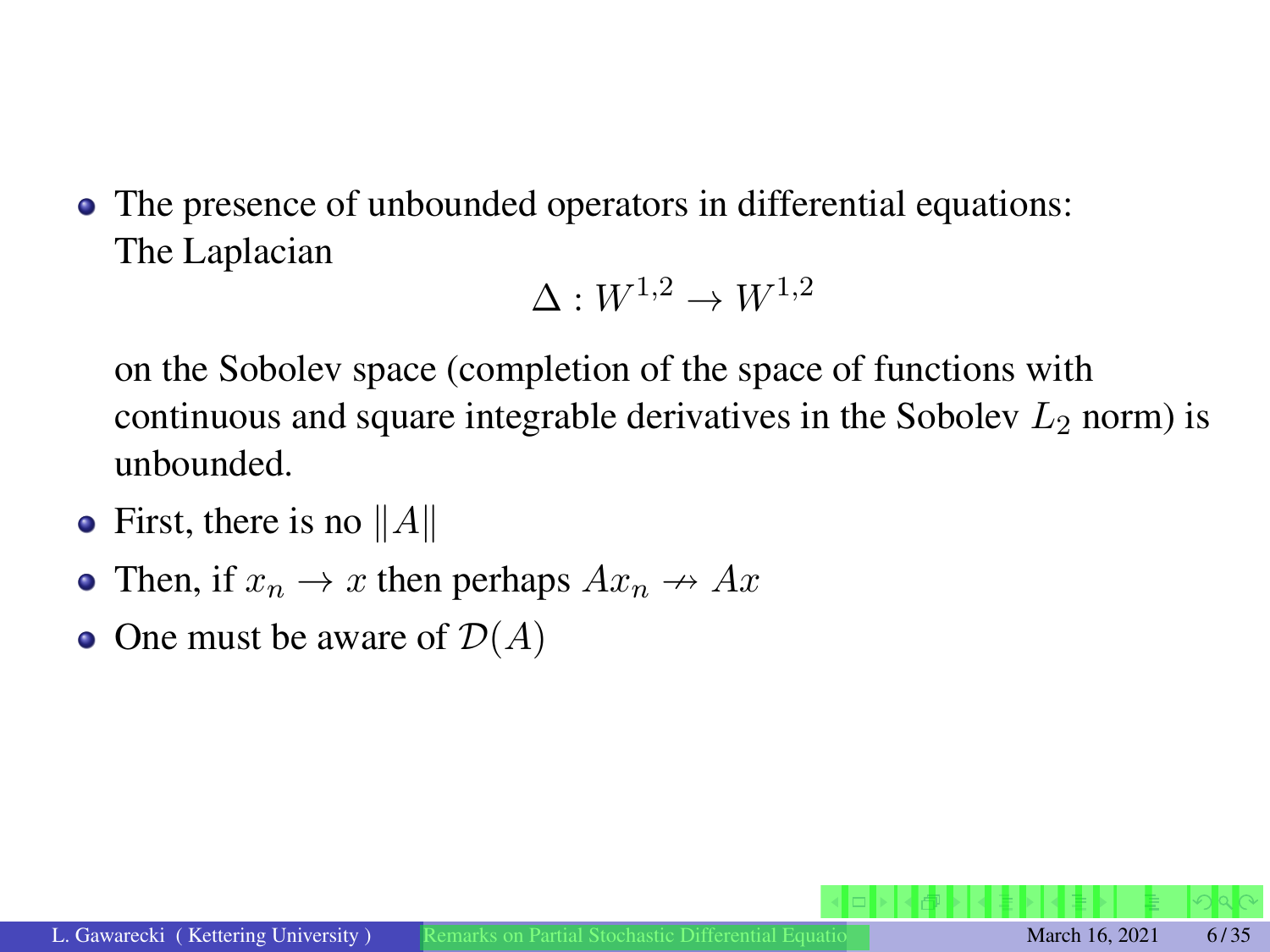Partial Diff. Eqs.  $\rightarrow$  Ordinary  $\infty$ -dim. Diff. Eqs.

Most popular methods:

- Solutions using semigroups of operators, mild solutions to semiliear equations (Peszat, Zabczyk).
- Soultions in multi-Hilbertian spaces, e.g. in the dual to a nuclear space (Itô, Kallianpur).
- Variational solutions in a Gelfand triplet (Agmon, Lions, Röckner).
- Solutions using Dirichlet forms (Albeverio, Osada (Itô's prize in 2013))
- White noise method (Hida)
- Brownian sheet method (Walsh)
- Solutions in  $R^{\infty}$  (Leha, Ritter)
- Rough paths solutions (Friz, Hairer)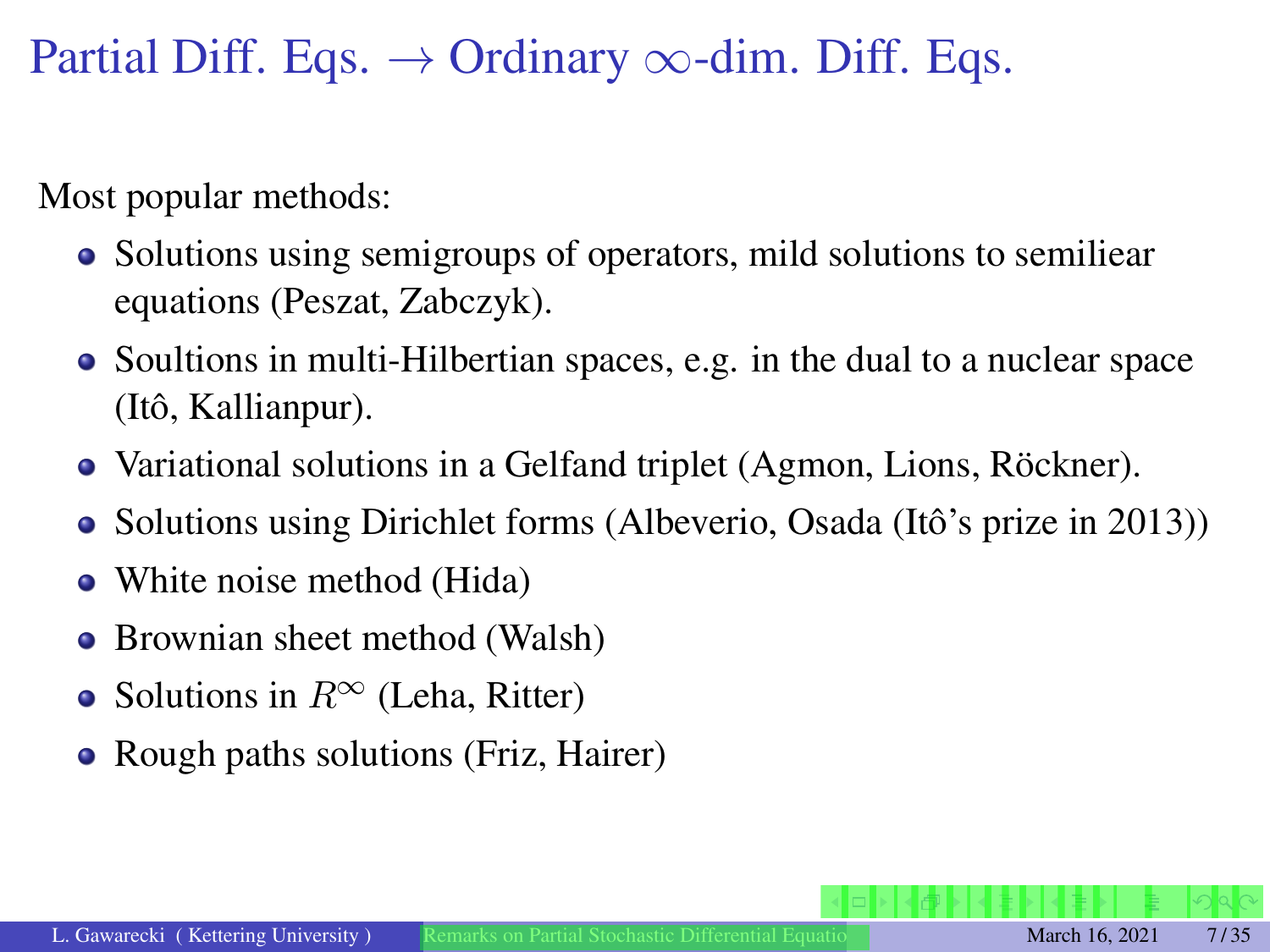# Partial Diff. Eqs.  $\rightarrow$  Ordinary  $\infty$ -dim. Diff. Eqs.

Example (Heat Equation  $\rightarrow$  Abstract Cauchy Problem)

• One-dimensional Heat Equation,

$$
\begin{cases}\nu_t(t,x) = u_{xx}(t,x), \ t > 0 \\
u(0,x) = \varphi(x), \ x \in \mathbb{R}\n\end{cases}\n\Rightarrow\n\begin{cases}\n\frac{du(t)}{dt} = \Delta u(t), \ t > 0 \\
u(0) = \varphi \in X\n\end{cases}
$$

Heat Equation is converted into an Abstract Cauchy Problem in a Banach space *X* of bounded, uniformly continuous functions. (Differentiation (in *t*) is in the sense of Banach space.)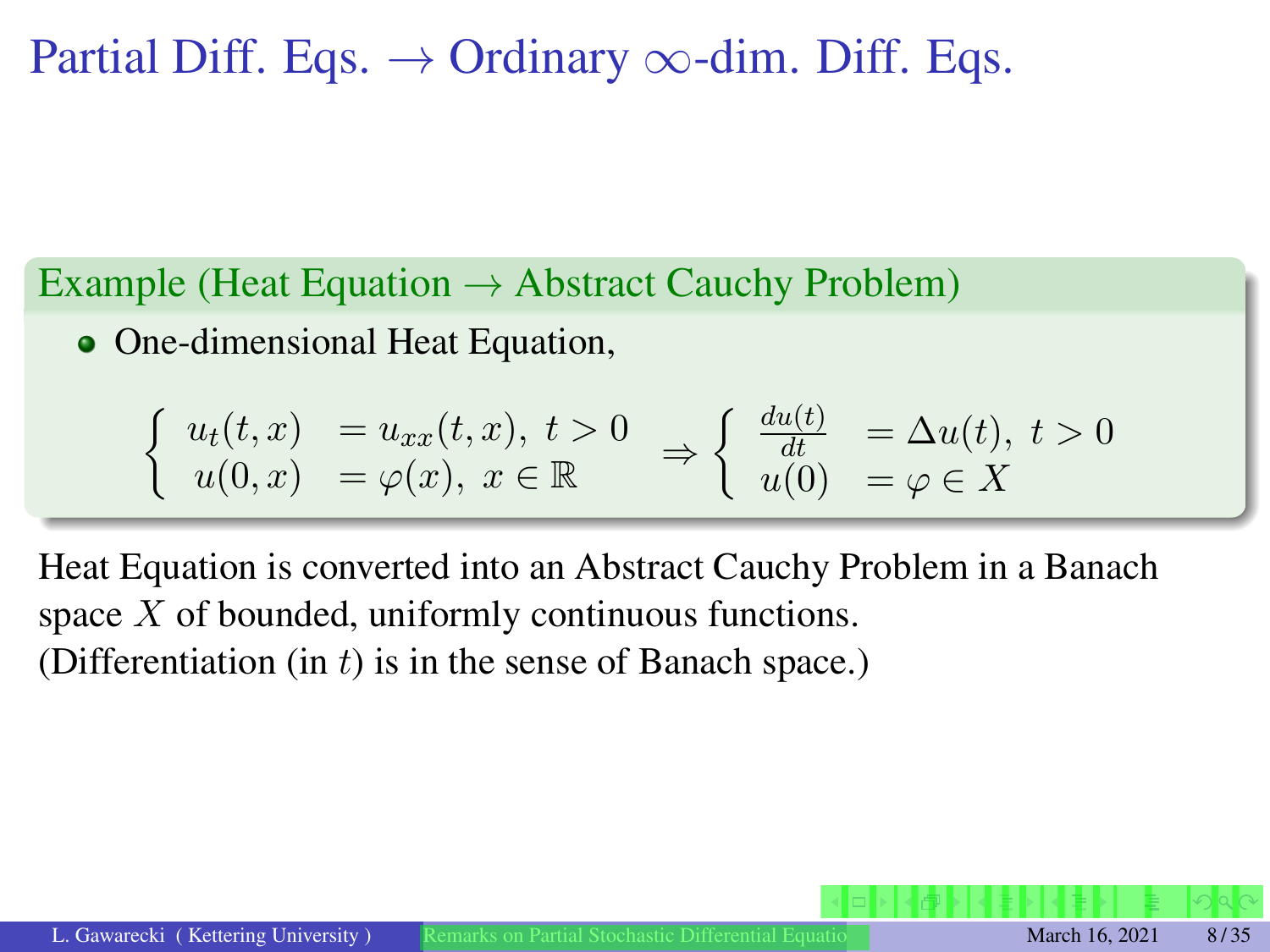# Why Semigroups of Operators?

The uniqueness of solutions and the Hughense principle imply that temperature  $u^{\varphi}(t, x)$  can be calculated for the initial condition  $\varphi$ , but also from an intermediate value  $u^{\varphi}(s, x)$ , thus

$$
u^{\varphi}(t,x) = (G(t)\varphi)(x) = G(t-s)u^{\varphi}(s,x) = (G(t-s)G(s)\varphi)(x).
$$

and we have a semigroup of operators  $G(t)$ . For  $\Delta$ , it is a Gaussian semigroup on the Hilbert space  $L^2(\mathbb{R})$ 

$$
(G(t)\varphi)(x) = \begin{cases} \frac{1}{(4\pi t)^{1/2}} \int_{\mathbb{R}} \exp\left\{-|x-y|^2/4t\right\} \varphi(y) dy, & t > 0 \\ \varphi(x), & t = 0. \end{cases}
$$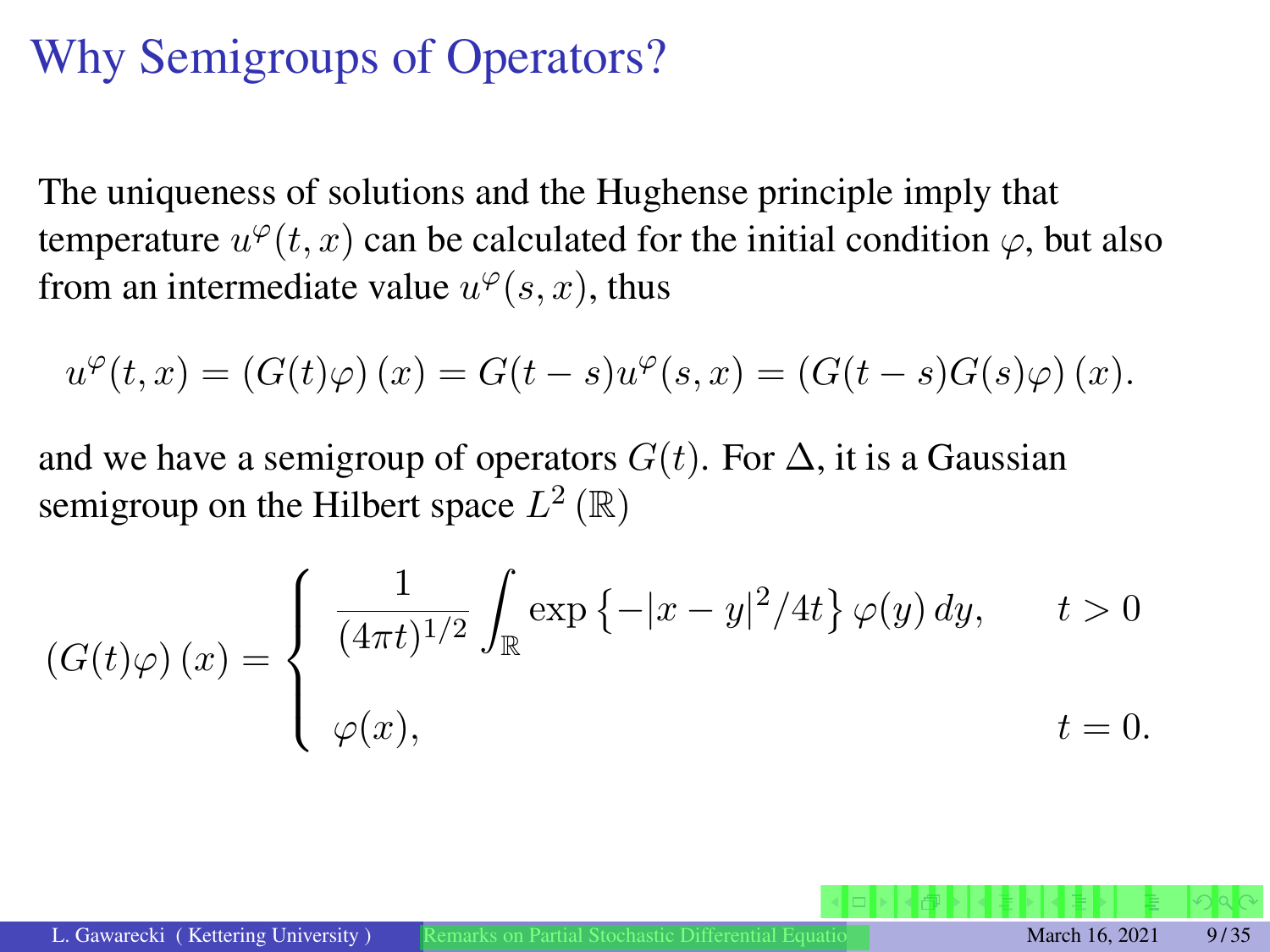The infinitesimal generator of this  $C_0$  semigroup of contractions is

$$
\Delta = \frac{d^2}{dx^2}
$$

whose domain is

$$
\mathcal{D}(\Delta) = W^{2,2}(\mathbb{R})
$$

What can be done if the Peano Theorem fails?

In the case of semilinear equations

$$
\frac{du}{dt}(t) = Au(t) + G(u(t)), \quad u(0) = x \in H
$$

we can salvage the Peano theorem if, for example, the semigroup of operators generated by *A* is compact (that is, sets *S*(*t*)(*Boundedset*) have compact closures).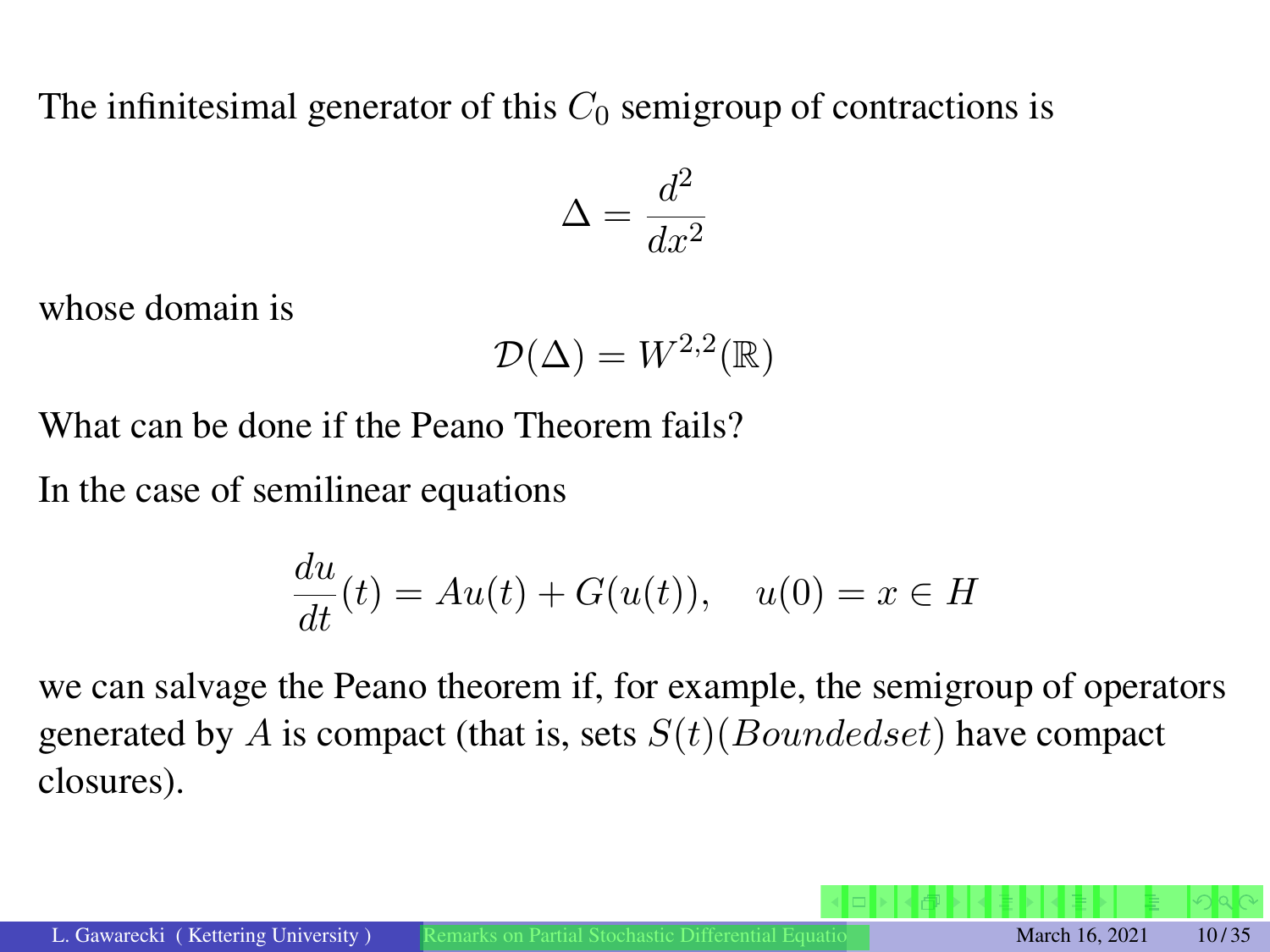An important observation is that, because the operator *A* does not depend on time, the operator  $T(t)$  transforming the solution  $u(s)$  from time *s* to  $u(t + s)$ at time  $(t + s)$  does not depend on *s*.

The importance of this is that the physical laws governing the process described by the equation are time independent.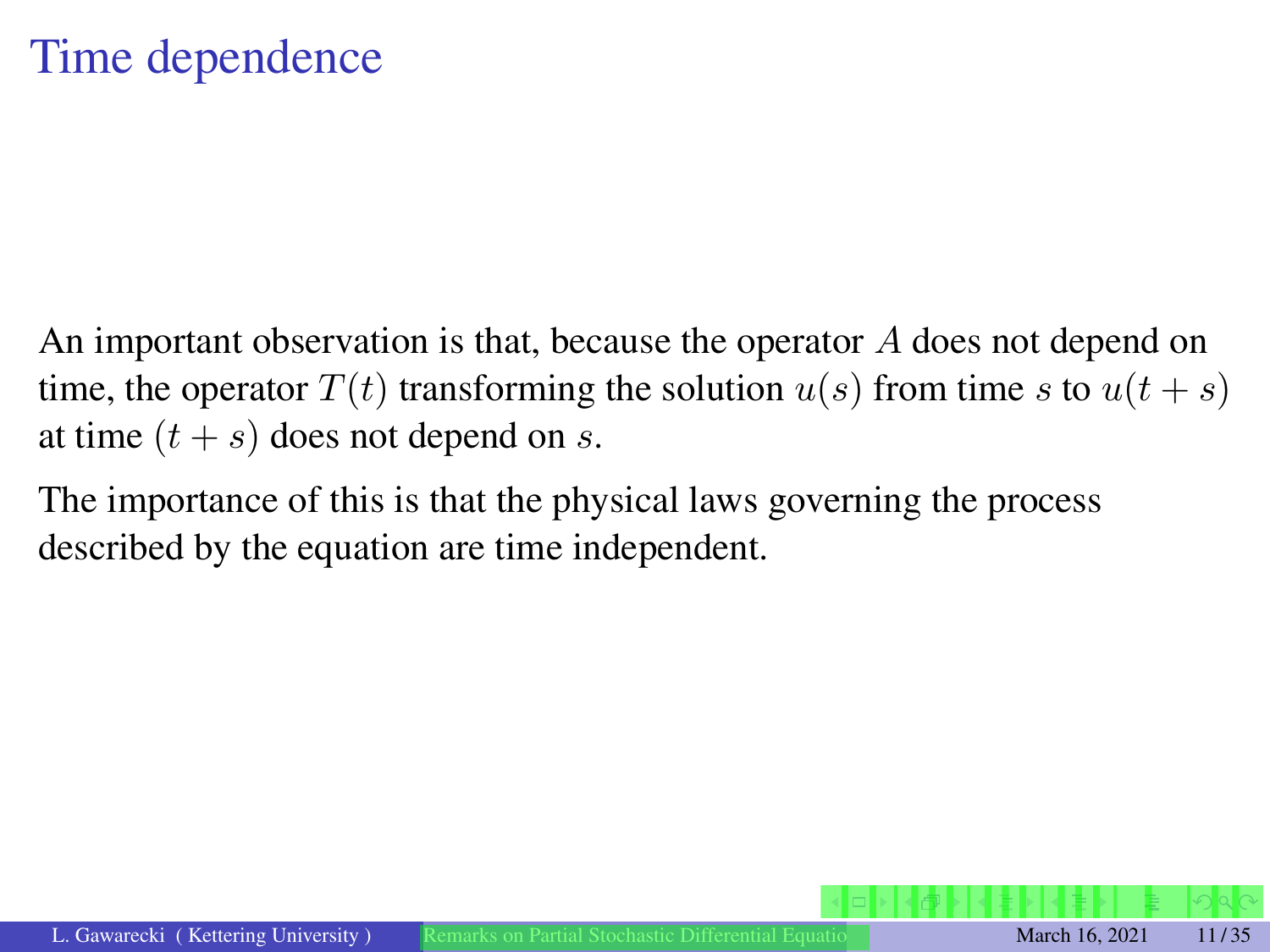## Mild Solutions

In the presence of an external cooling or heating

$$
\begin{cases} \frac{du(t)}{dt} = \Delta u(t) + f(t), \ t > 0 \\ u(0) = \varphi \in X \end{cases} \Rightarrow \begin{cases} \frac{du(t)}{dt} = Au(t) + f(t), \ t > 0 \\ u(0) = \varphi \in X \end{cases}
$$

a differentiable solution may not exist, even if the initial condition  $\varphi \in \mathcal{D}(A)$ and the forcing function *f* is continuous. The mild solution:

$$
u(t) = S(t)\varphi + \int_0^t S(t-s)f(s) \, ds
$$

is a classical solution (continuously differentiable and in  $\mathcal{D}(A)$ ) if, for example,  $\varphi \in \mathcal{D}(A)$  and the convolution is differentiable (we will see this later)...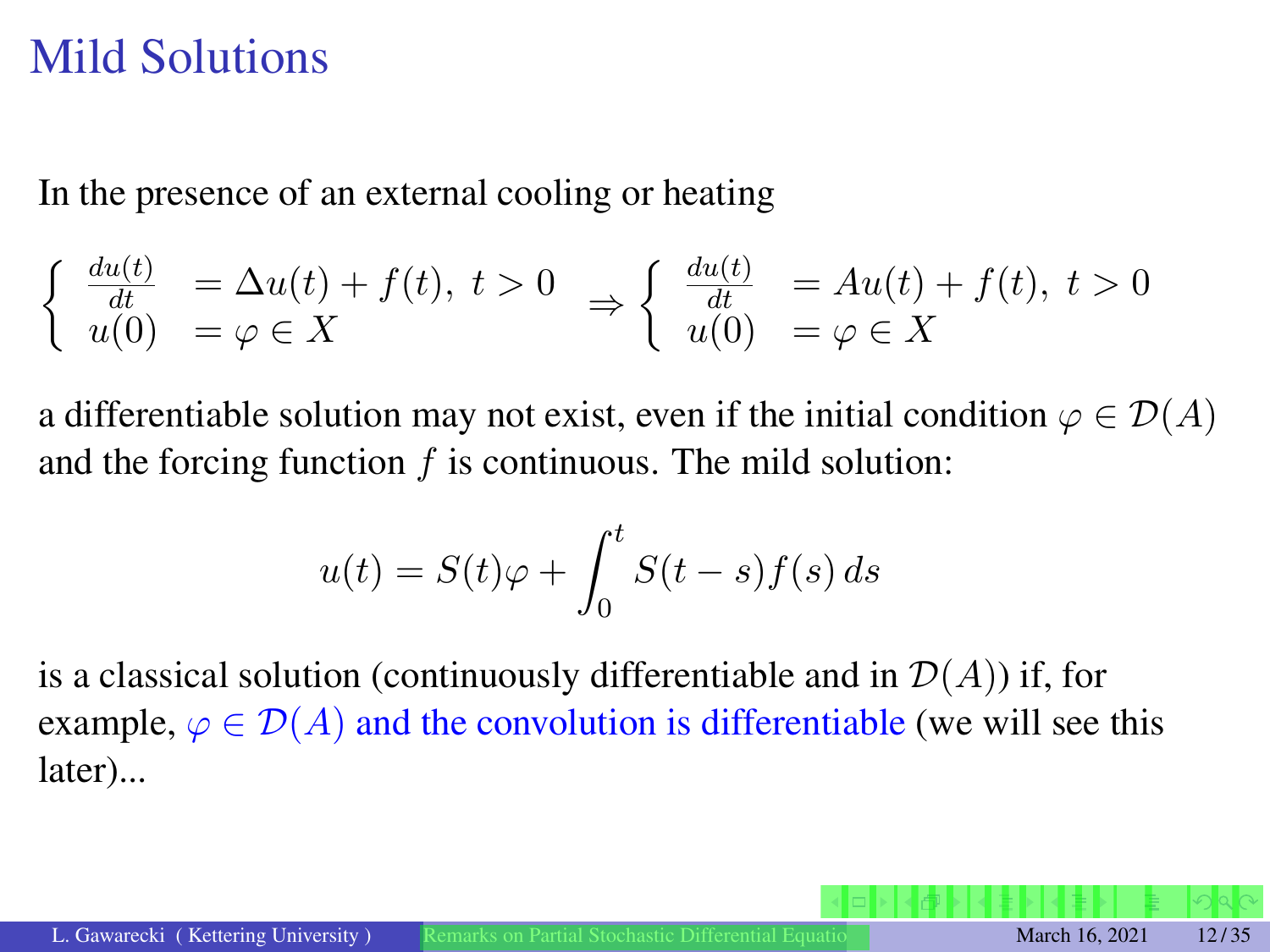...but, for example, even if the initial condition  $u(0) = 0 \in \mathcal{D}(A)$  and

$$
f(t) = S(t)x, \quad \text{ for } x \in H, \ x \notin \mathcal{D}(A),
$$

then

$$
u(t) = S(t)0 + \int_0^t S(t-s)f(s) ds = \int_0^t S(t-s)S(s)x ds
$$
  
= 
$$
\int_0^t S(t)x ds = tS(t)x
$$

which is not differentiable as

$$
\lim_{h \to 0} \frac{(t+h)S(t+h)x - tS(t)x}{h} = tS(t) \lim_{h \to 0} \frac{S(h)x - x}{h} + S(t)x
$$

and the limit d.n.e.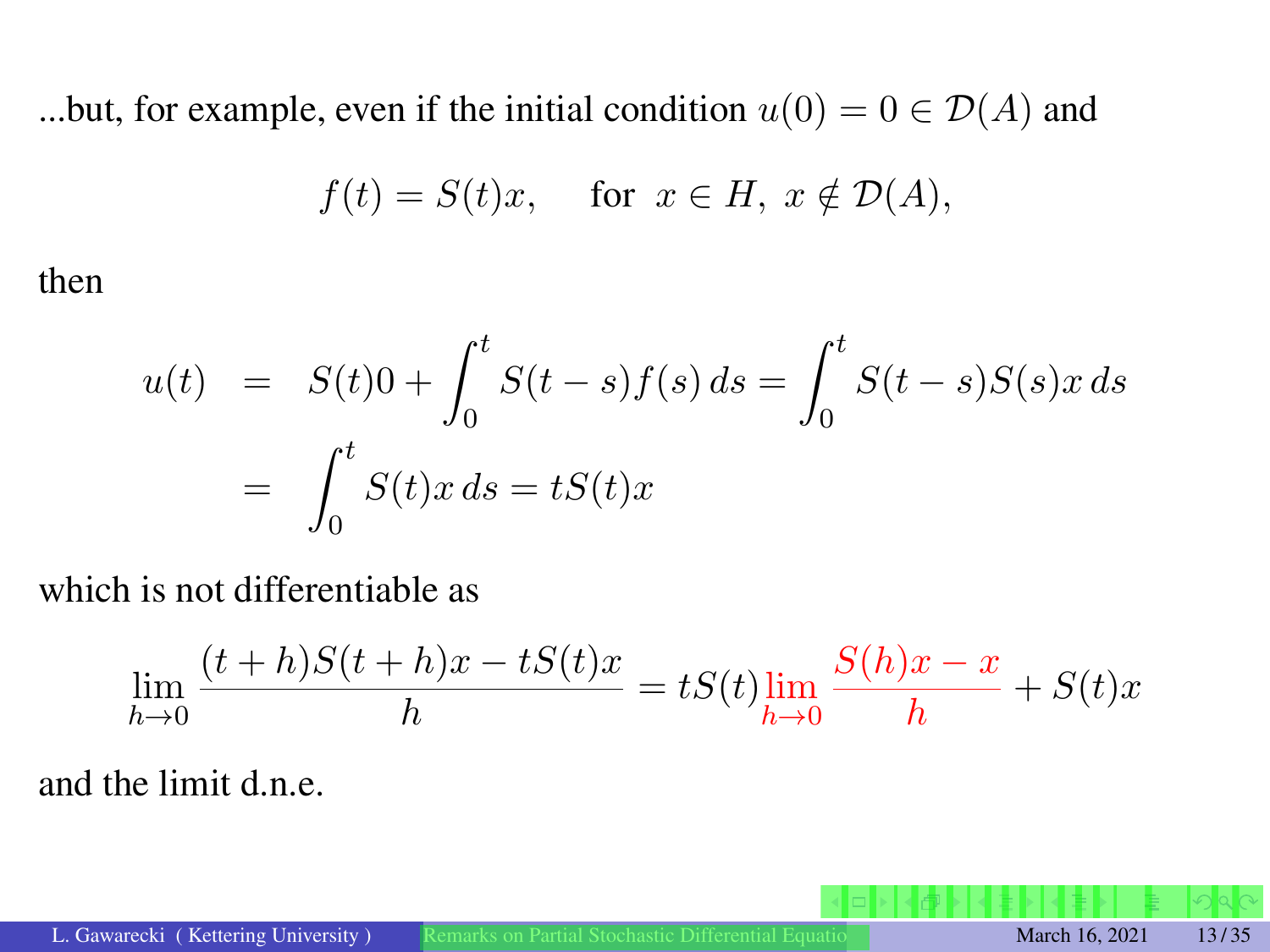# How can we interpret mild solutions?

### Theorem (Meta-theorem (Peszat, Zabczyk))

*Class of weak solutions (in the sense of evaluation on a test function) = Class of mild solutions.*

#### Definition

A function *u*(*t*) is a weak solution to the Abstract Cauchy Problem in a Hilbert space *H* (e.g.  $W^{1,2}(\mathbb{R}) \subset L_2$ ), if for every  $h \in \mathcal{D}(A^*)$ 

$$
\langle u(t), h \rangle_H = \langle u(0), h \rangle_H + \int_0^t (\langle u(s), A^*h \rangle_H + \langle f(s), h \rangle_H) ds
$$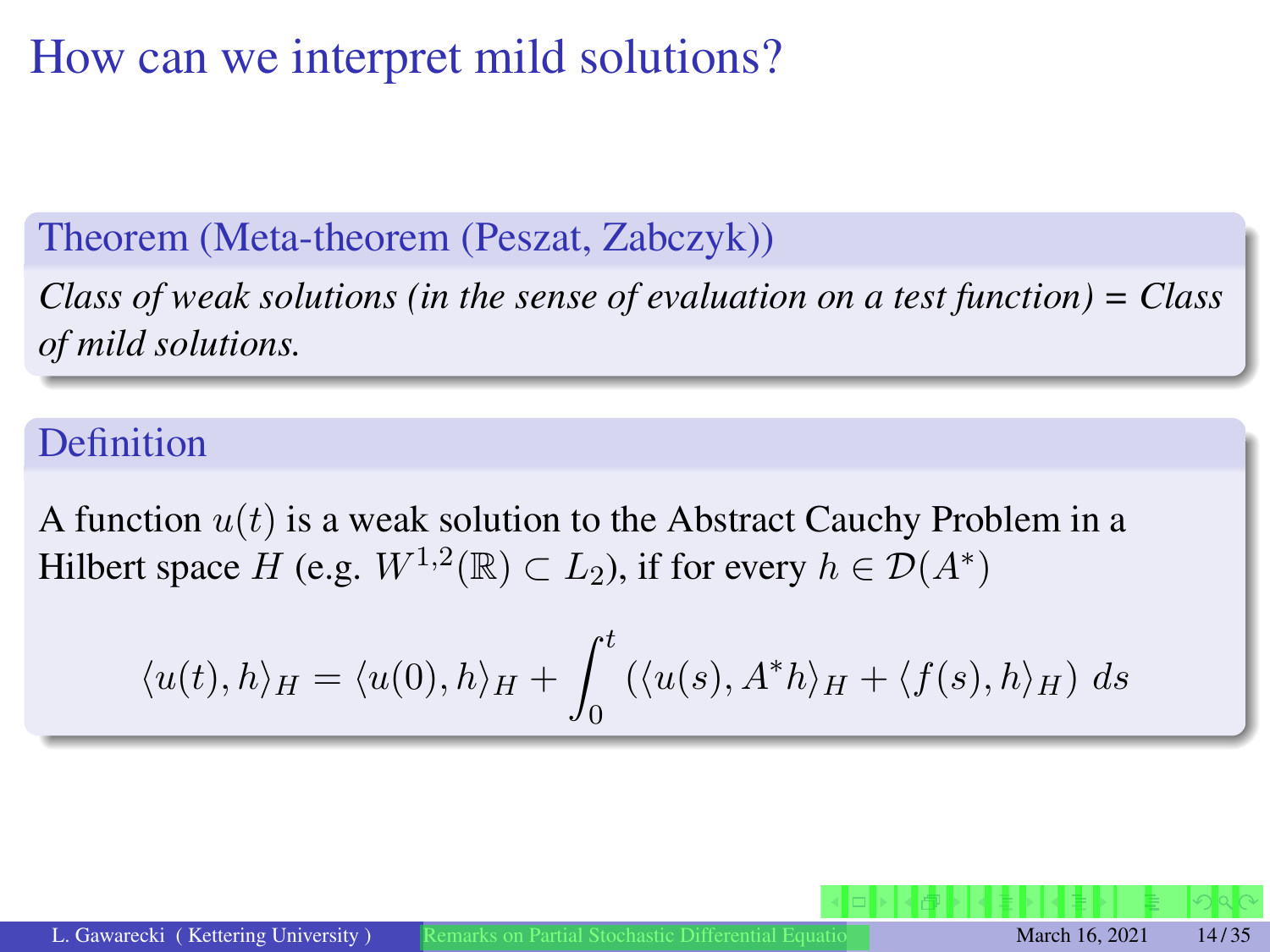First, we can interpret weak solutions as values not at a single point but as values on neighbourhoods of points.

One can think of a mild solution  $u(t)$  as a weak solution of the heat equation, that is as of a thermometer (mercury column) and the test function *h* is thermometer's shape.

Isn't it how we (used to) measure temperature?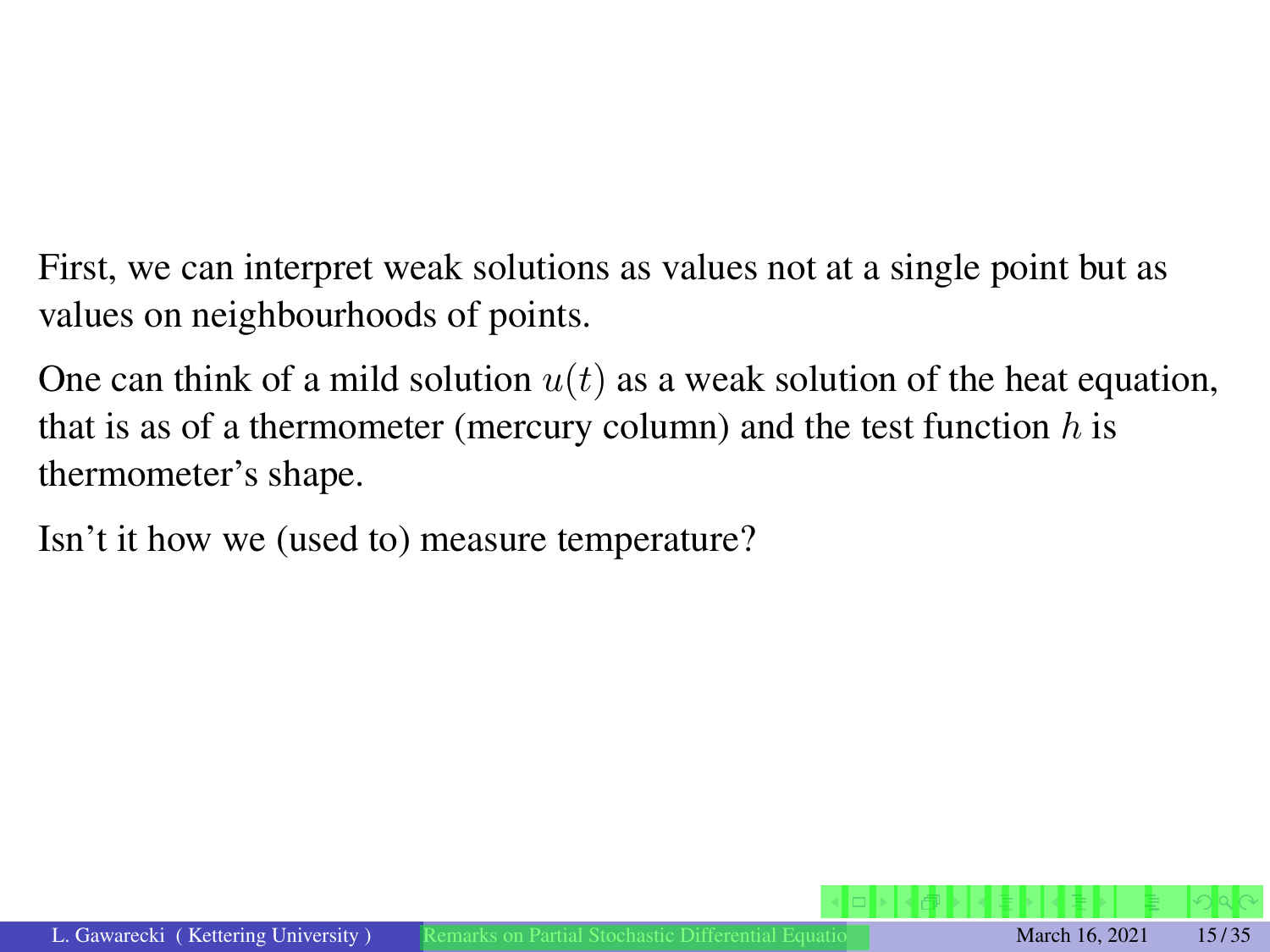## <span id="page-15-0"></span>Stochastic Equations

The equation is on a filtered probability space  $(\Omega, \mathcal{F}, \{\mathcal{F}_t\}_{t>0}, P)$ 

<span id="page-15-1"></span>
$$
dX(t) = (AX(t) + F(X(t))) dt + B(X(t)) dW_t
$$
  
+ 
$$
\int_{H \setminus \{0\}} f(v, X(t)) q(dt, dv)
$$
(4.1)  

$$
X(0) = \xi,
$$

*K*, *H* - are real separable Hilbert spaces.

 $\beta$  is a Lévy measure

 $q(ds, dv) = N(ds, dv)(\omega) - ds\beta(dv)$  - compensated Poisson measure  $N(ds, dv)(\omega)$   $\sigma$  - finite Poisson measure on  $\sigma$ -field  $\mathcal{B}(\mathbb{R}_+ \times H \setminus \{0\})$  $(W_t)_{t \le T}$  - *Q*-Wiener process in *K A* generates *C*<sub>0</sub>-semigroup  $\{S(t), t \ge 0\}$  on *H*, Suitable *F, B* and *f* .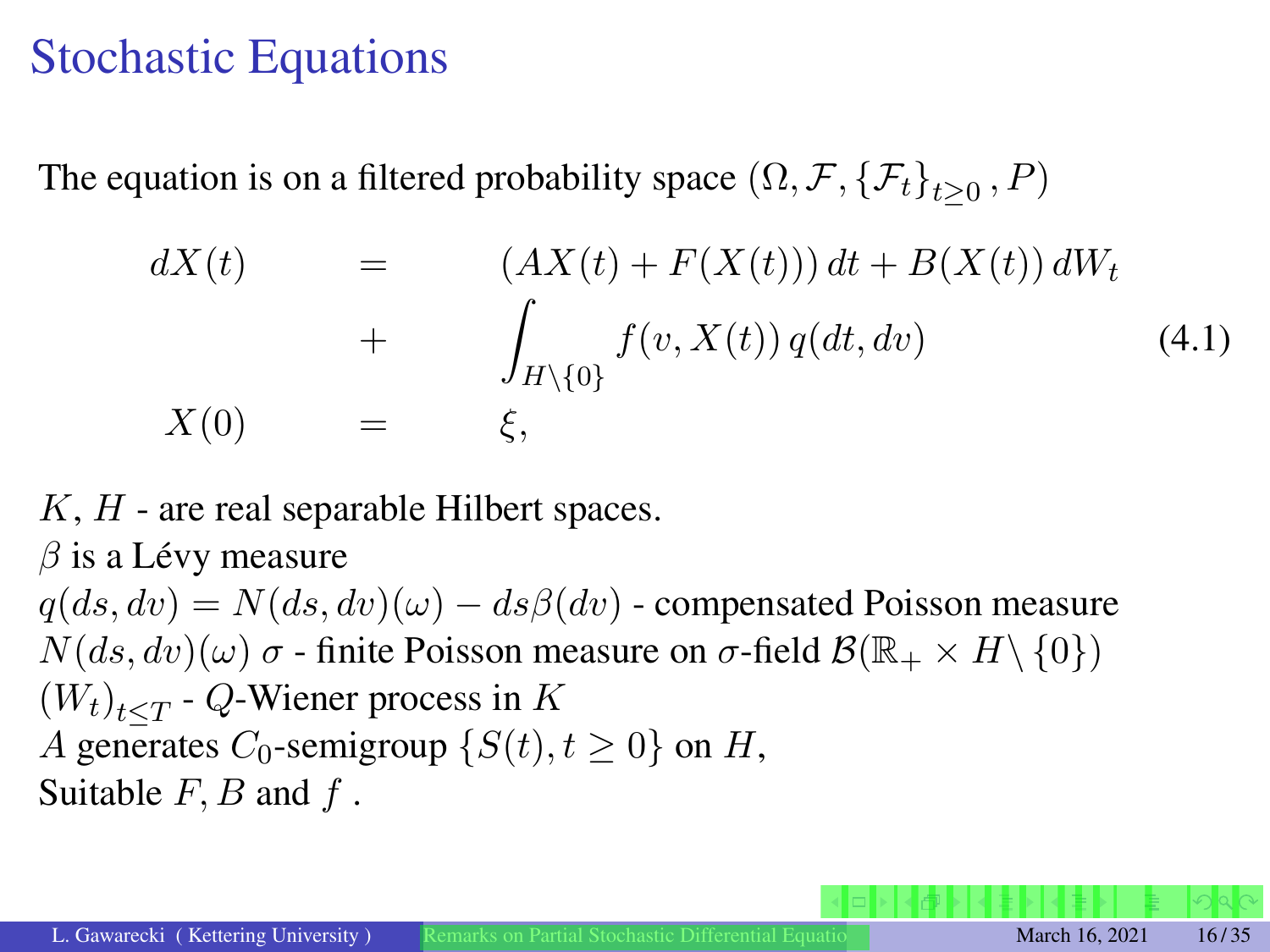# Mild Solutions

### **Definition**

# A stochastic process  $\{X(t), t \leq T\}$  na  $\left(\Omega, \mathcal{F}, \{\mathcal{F}_t\}_{t \geq 0}, P\right)$  is a mild solution to  $(4.1)$  on  $[0, T]$ , if for  $0 \le t \le T$ (i)  $X(t)$  is  $\mathcal{F}_t$ -measurable, (ii)  $\{X(t), t \leq T\}$  is jointly measurable and  $\int_0^T E ||X(t)||_H^2 dt < \infty$ , (iii) na  $[0, T]$  *P*-a.s.

$$
X(t) = S(t)\xi + \int_0^t S(t-s)F(X(s)) ds + \int_0^t S(t-s)B(X(s)) dW_s
$$
  
+ 
$$
\int_0^t \int_{H \setminus \{0\}} S(t-s) f(v, X(s)) q(ds, dv)
$$

Exist under the assumptions of linear growth and Liptschiz conditions,  $\xi$  can  $\notin$   $\mathcal{D}(A)$  but needs to be square integrable.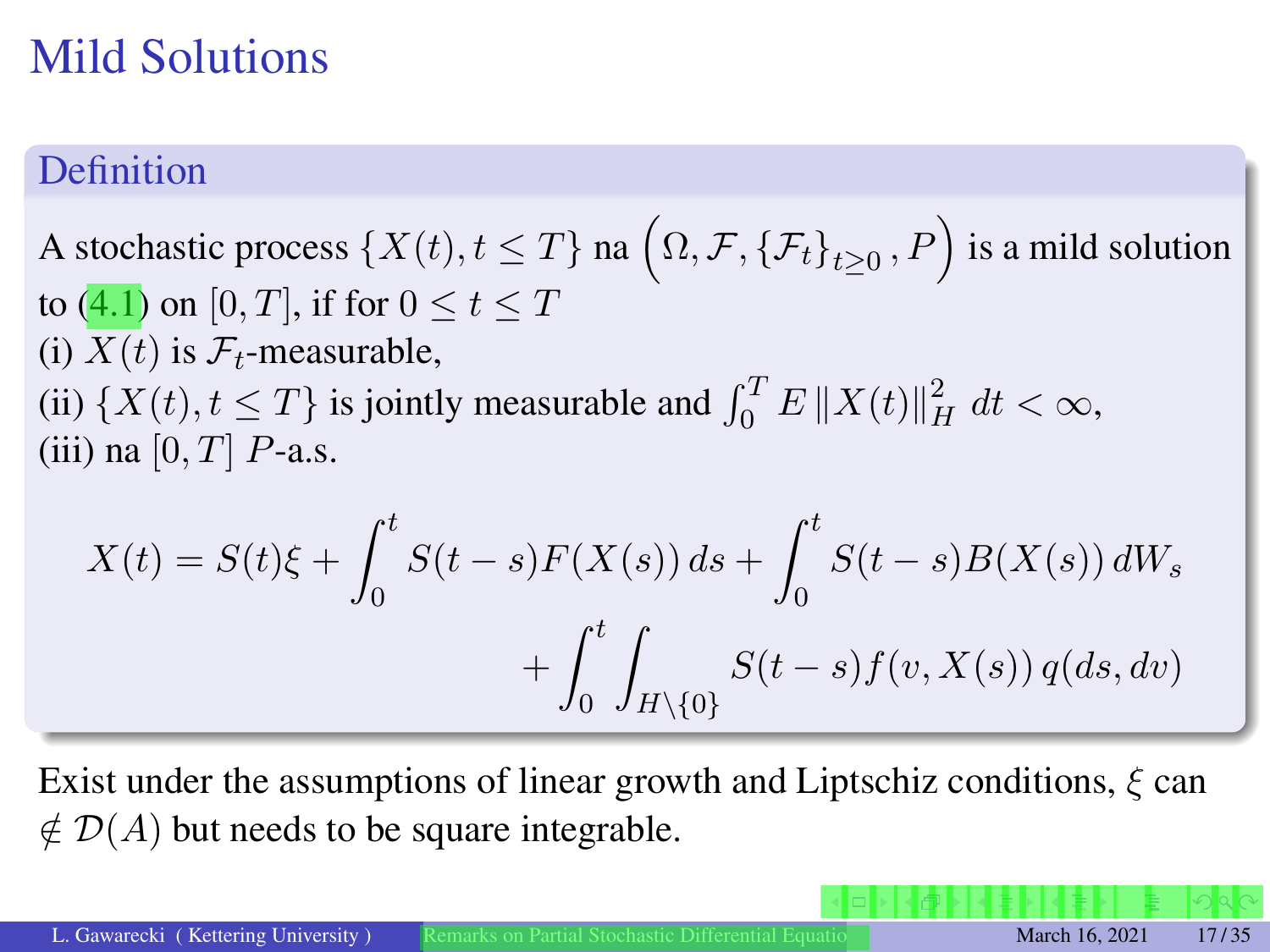# <span id="page-17-0"></span>Strong Solutions

## Definition

A stochastic process  $\{X(t), t \leq T\}$  on  $(\Omega, \mathcal{F}, \{\mathcal{F}_t\}_{t \geq 0}, P)$  is a strong solution to equation [\(4.1\)](#page-15-1) on [0, T], if for  $0 \le t \le T$ 

(i)  $X(t)$  is an  $\mathcal{F}_t$ -measurable process, càdlàg (right continuous with left limits),

(ii)  $X(t) \in \mathcal{D}(A)$ ,  $dt \otimes dP$ -p.n. and  $\int_0^T \|AX(t)\|_H^2 dt < \infty$ , *P*-a.s. (iii) on  $[0, T]$  *P*-a.s.

$$
X(t) = \xi + \int_0^t (AX(s) + F(X(s))) \, ds + \int_0^t B(X(s)) \, dW_s + \int_0^t \int_{H \setminus \{0\}} f(v, X(s)) \, q(ds, dv)
$$

Mild solutions are strong solutions if  $X(t) \in \mathcal{D}(A)$ .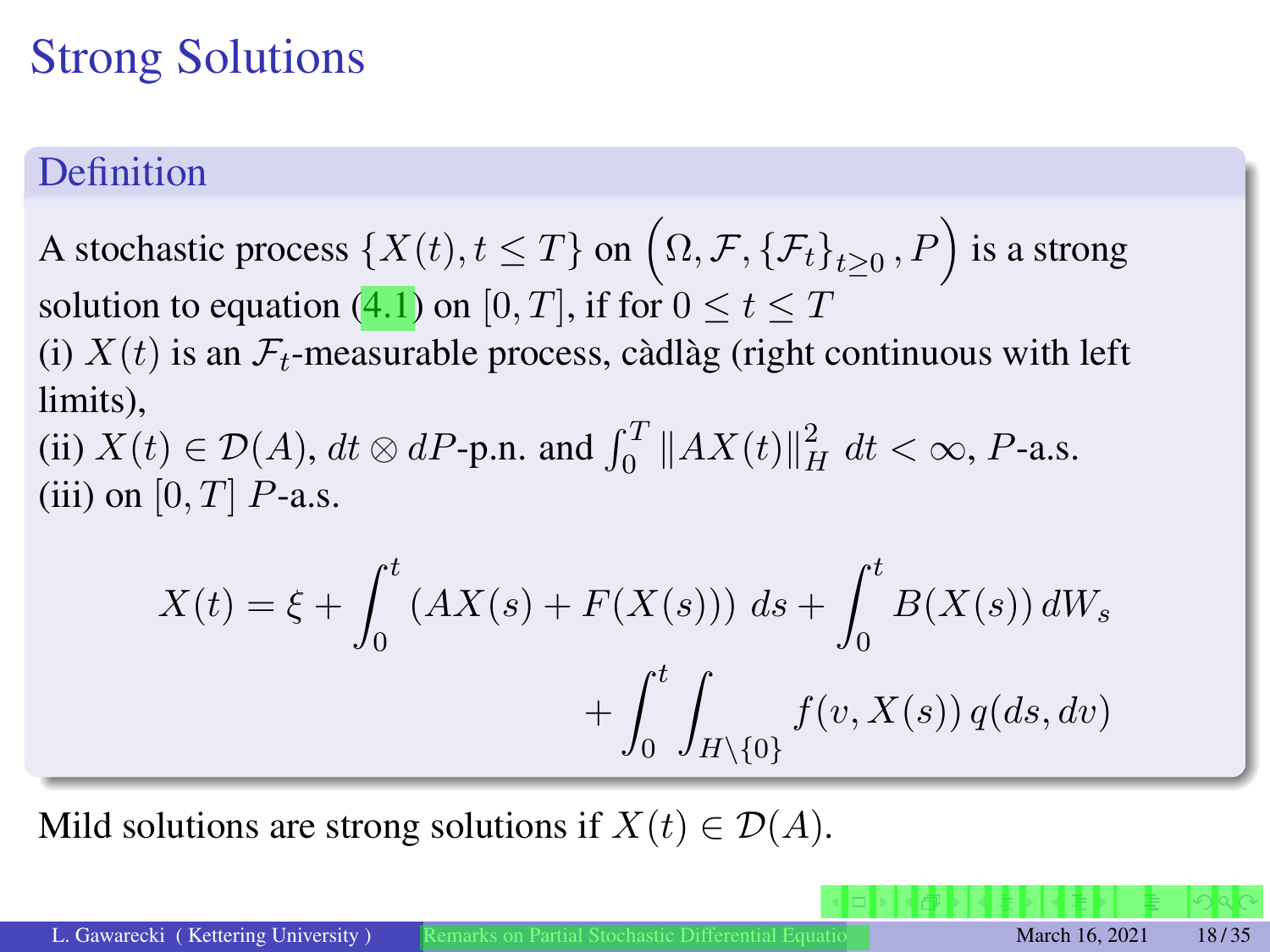# <span id="page-18-0"></span>Itô Formula.

One-dimensional case:

$$
X(t) = X(0) + \int_0^t \Psi(s) ds + \int_0^t \Phi(s) dW_s
$$
  

$$
\mathcal{H}(t, X(t)) = \mathcal{H}(0, X(0)) + \int_0^t \mathcal{H}_x(s, X(s)) \Phi(s) dW_s
$$
  

$$
+ \int_0^t \left\{ \mathcal{H}_t(s, X(s)) + \mathcal{H}_x(s, X(s)) \Psi(s) + \frac{1}{2} \mathcal{H}_{xx}(s, X(s)) \Phi^2(s) \right\} ds
$$

by Taylor's formula

$$
d\mathcal{H}(t, X(t)) = \mathcal{H}_t(t, X(t)) dt + \mathcal{H}_x(t, X(t)) (\Psi(t) dt + \Phi(t) dW_t)
$$
  
+ 
$$
\frac{1}{2} \mathcal{H}_{xx}(t, X(t)) (\Psi(t) dt + \Phi(t) dW_t)^2 + ...
$$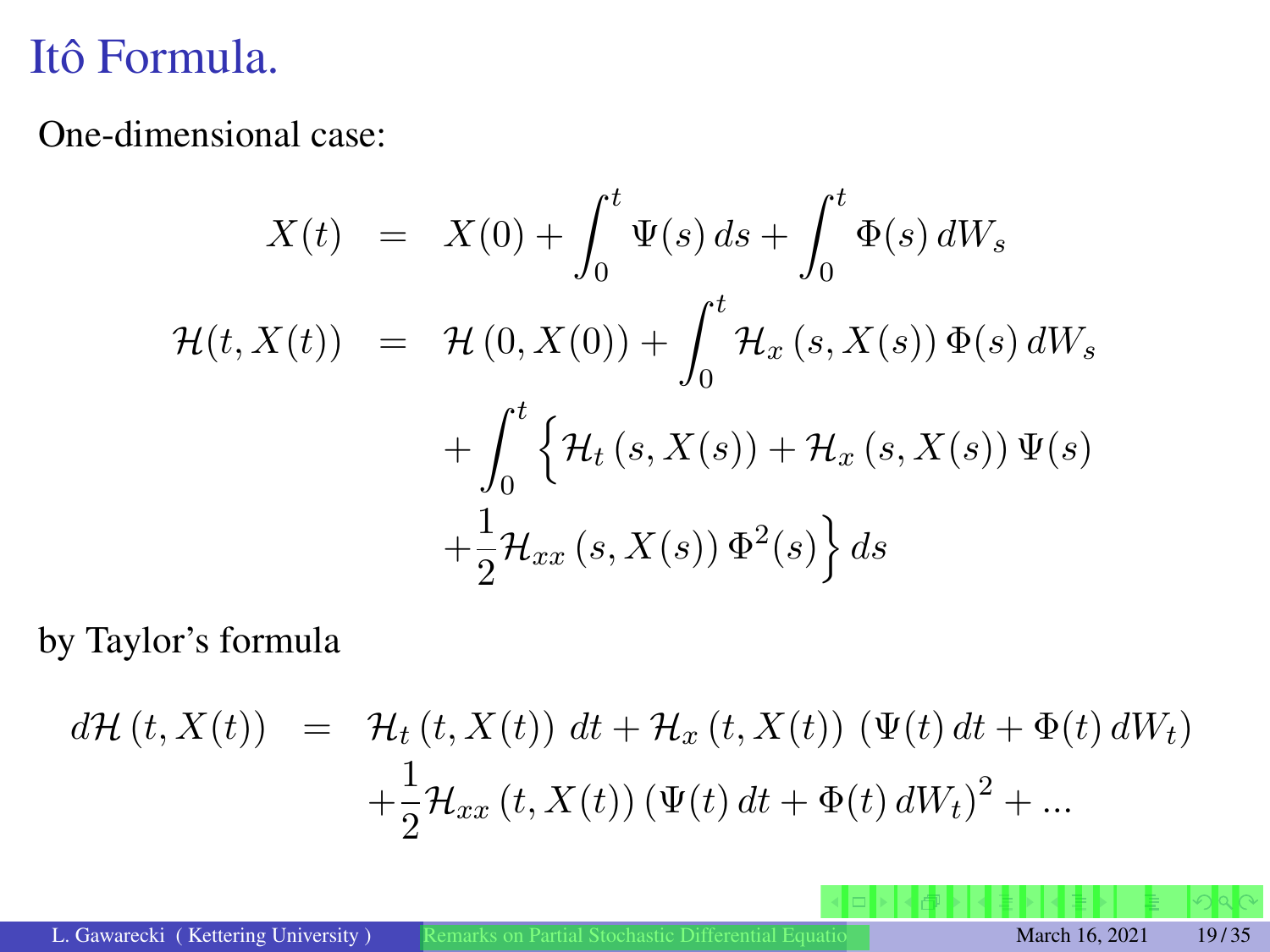# <span id="page-19-0"></span>Itô formula.

Multidimensional and infinitely dimensional cases:

$$
X(t) = X(0) + \int_0^t \Psi(s) ds + \int_0^t \Phi(s) dW_s
$$
  

$$
\mathcal{H}(t, X(t)) = \mathcal{H}(0, X(0)) + \int_0^t \langle \mathcal{H}_x(s, X(s)), \Phi(s) dW_s \rangle_H
$$
  

$$
+ \int_0^t \left\{ \mathcal{H}_t(s, X(s)) + \langle \mathcal{H}_x(s, X(s)), \Psi(s) \rangle_H \right\}
$$
  

$$
+ \frac{1}{2} \text{tr} \left[ \mathcal{H}_{xx}(s, X(s)) \left( \Phi(s) Q^{1/2} \right) \left( \Phi(s) Q^{1/2} \right)^* \right] \right\} ds
$$
  

$$
= \mathcal{H}(0, X(0)) + \int_0^t \langle \mathcal{H}_x(s, X(s)), \Phi(s) dW_s \rangle_H
$$
  

$$
+ \int_0^t \left\{ \mathcal{H}_t(s, X(s)) + \mathcal{L} \mathcal{H}(s, X(s)) \right\} ds
$$

multiplication is replaced by a scalar product and the square by a trace of an operator composed with its adjoint (*Q* is the covari[an](#page-18-0)[ce](#page-20-0) [o](#page-18-0)[pe](#page-19-0)[r](#page-20-0)[at](#page-17-0)[o](#page-18-0)[r](#page-23-0)[\).](#page-24-0)

L. Gawarecki ( Kettering University ) [Remarks on Partial Stochastic Differential Equations](#page-0-0) March 16, 2021 20/35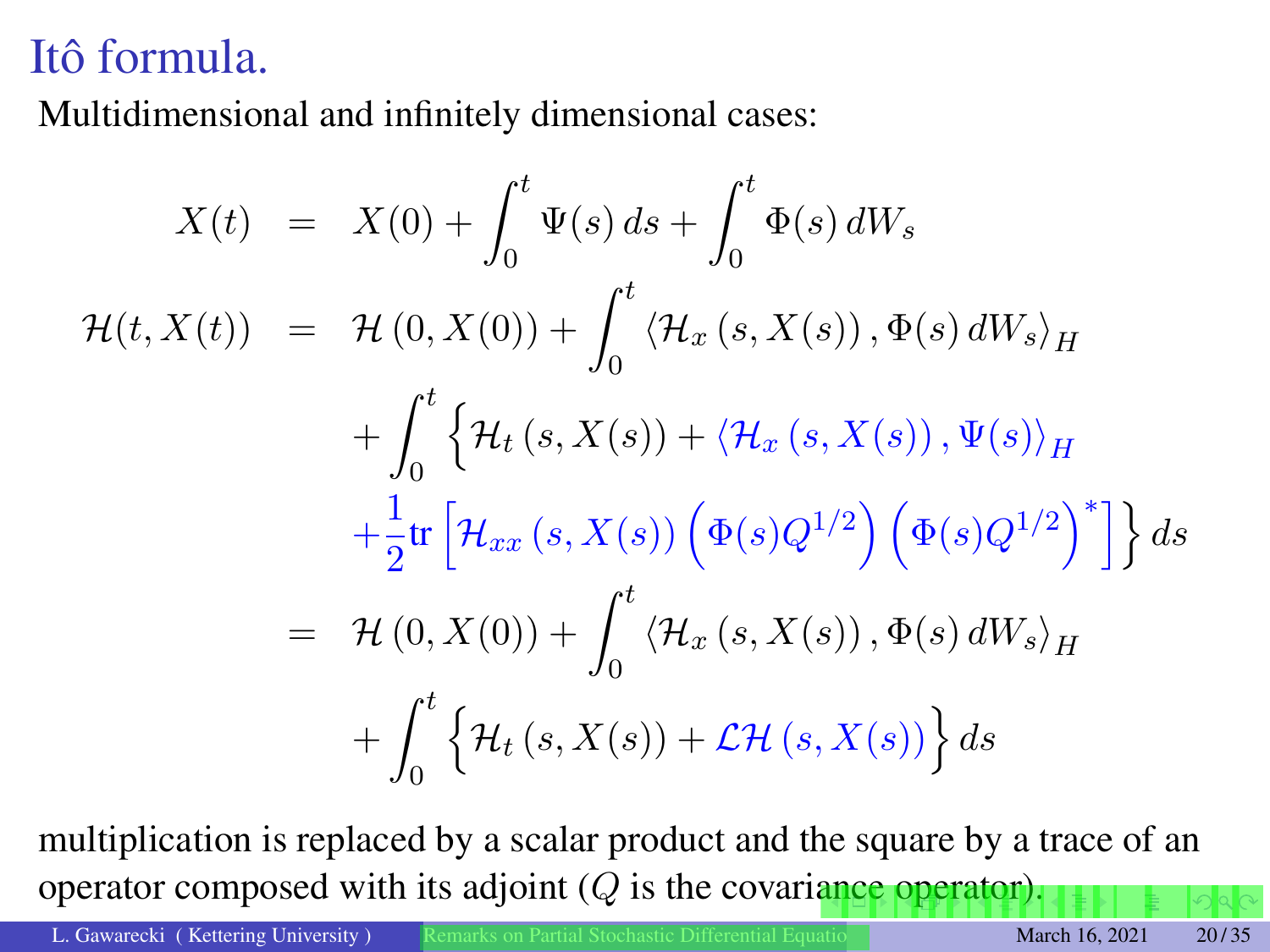# <span id="page-20-0"></span>Itô formula.

Compensated Poisson measure - infinite dimensional case (specific case, useful for solutions of SDE's):

$$
X(t) = \int_0^t \int_{H \setminus \{0\}} f(v, s)q(ds dv)
$$
  

$$
\mathcal{H}(t, X(t)) = \mathcal{H}(0, X(0)) + \int_0^t \mathcal{H}_t(s, X(s)) ds
$$
  

$$
+ \int_0^t \int_{H \setminus \{0\}} \left\{ \mathcal{H}(s, X(s) + f(v, s)) - \mathcal{H}(s, X(s)) \right\} q(dv ds)
$$
  

$$
+ \int_0^t \int_{H \setminus \{0\}} \left\{ \mathcal{H}(s, X(s) + f(v, s)) - \mathcal{H}(s, X(s)) - \langle \mathcal{H}_x(s, X(s)), f(v, s) \rangle_H \right\} \beta(dv) ds
$$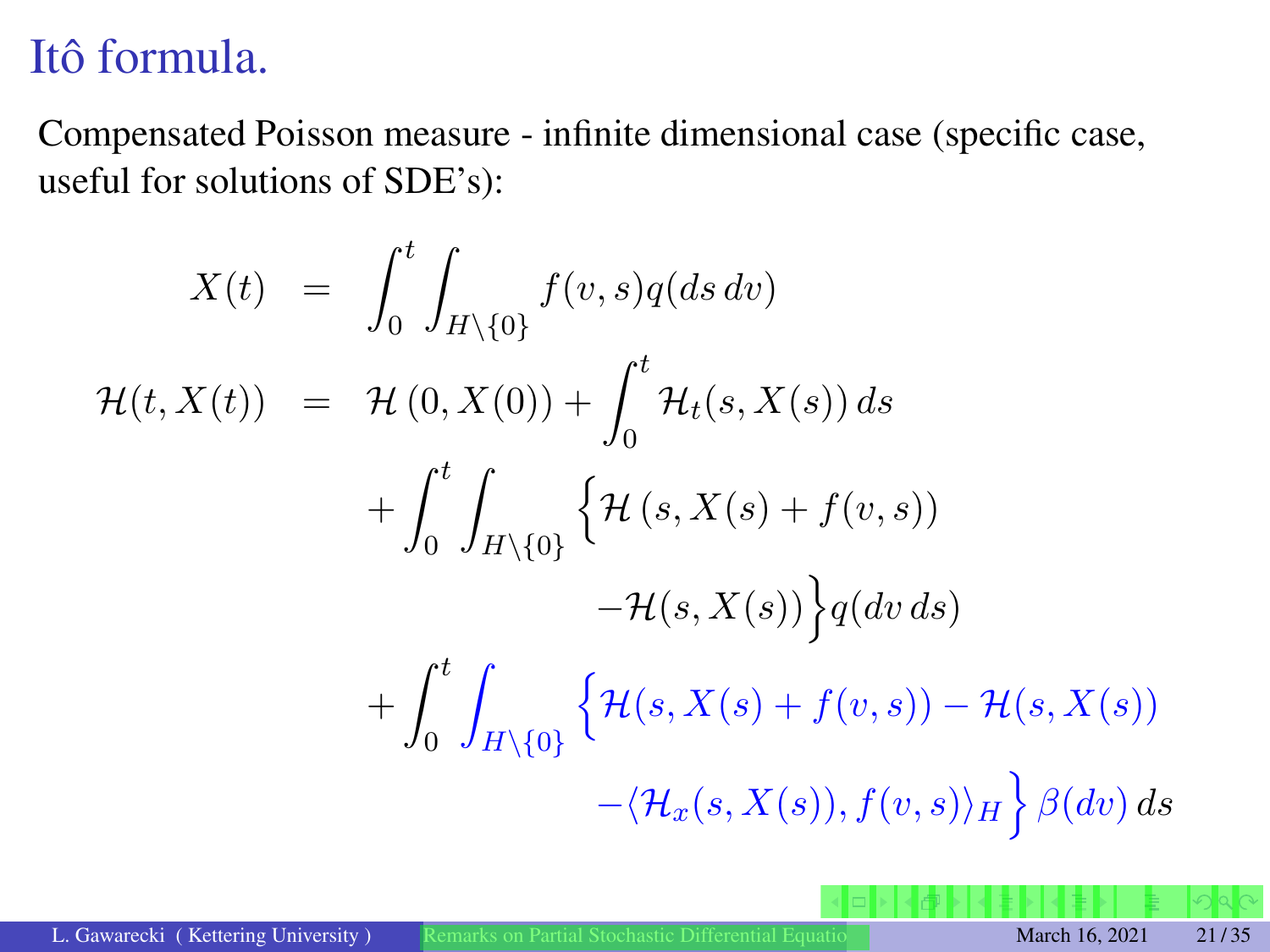# <span id="page-21-0"></span>Itô Formula for Strong Solutions.

$$
\mathcal{H}(t, X(t)) = \mathcal{H}(0, X(0)) + \int_0^t (\mathcal{H}_s(s, X(s)) + \mathcal{L}\mathcal{H}(s, X(s))) ds
$$
  
+ 
$$
\int_0^t \langle \mathcal{H}_x(s, X(s)), B(X(s)) dW_s \rangle_H
$$
  
+ 
$$
\int_0^t \int_{H \setminus \{0\}} \left[ \mathcal{H}(s, X(s) + f(v, X(s)))
$$
  
- 
$$
\mathcal{H}(s, X(s)) \right] q(dv, ds),
$$
  

$$
\mathcal{L}\mathcal{H}(s, x) = \langle \mathcal{H}_x(s, x), Ax + F(x) \rangle_H
$$
  
+ 
$$
\frac{1}{2} \text{tr}(\mathcal{H}_{xx}(s, x)B(x)Q(B(x))^*)
$$
  
+ 
$$
\int_{H \setminus \{0\}} \left[ \mathcal{H}(s, x + f(v, x)) - \mathcal{H}(s, x) - \langle \mathcal{H}_x(s, x), f(v, x) \rangle_H \right] \beta(dv).
$$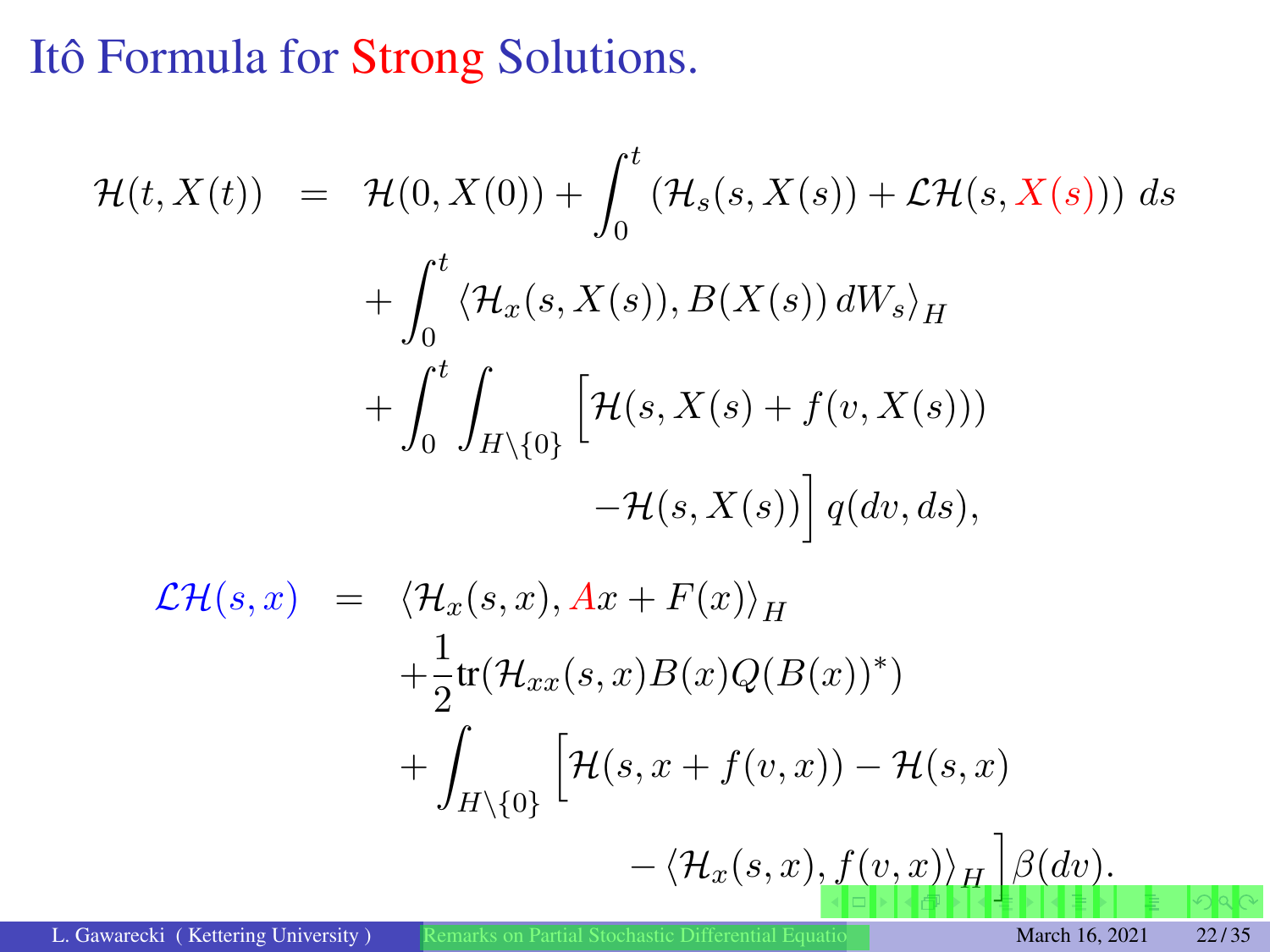# <span id="page-22-0"></span>Approximating Mild Solutions

For  $n \in \rho(A)$  (the resolvent set),  $R(n, A) = (nI - A)^{-1}$  is the resolvent,

 $A_n = AnR(n, A) \in L(H)$  Yosida approximation of the operator *A* 

Formally:  $A \frac{n}{n-A} = A \frac{1}{1-A/n} \rightarrow A$ , but only:

 $\lim_{n \to \infty} nR(n, A)x = x, x \in H$ , and  $\lim_{n \to \infty} A_n x = Ax, x \in \mathcal{D}$ 

One method: replace an unbounded with a bounded operator and keep the initial condition in *H* and use the same coefficients

$$
dX_n(t) = (A_n X_n(t) + F(X_n(t))) dt + B(X_n(t)) dW_t
$$
  
+ 
$$
\int_{H \setminus \{0\}} f(v, X_n(t)) q(dt, dv)
$$
  

$$
X(0) = \xi \in H
$$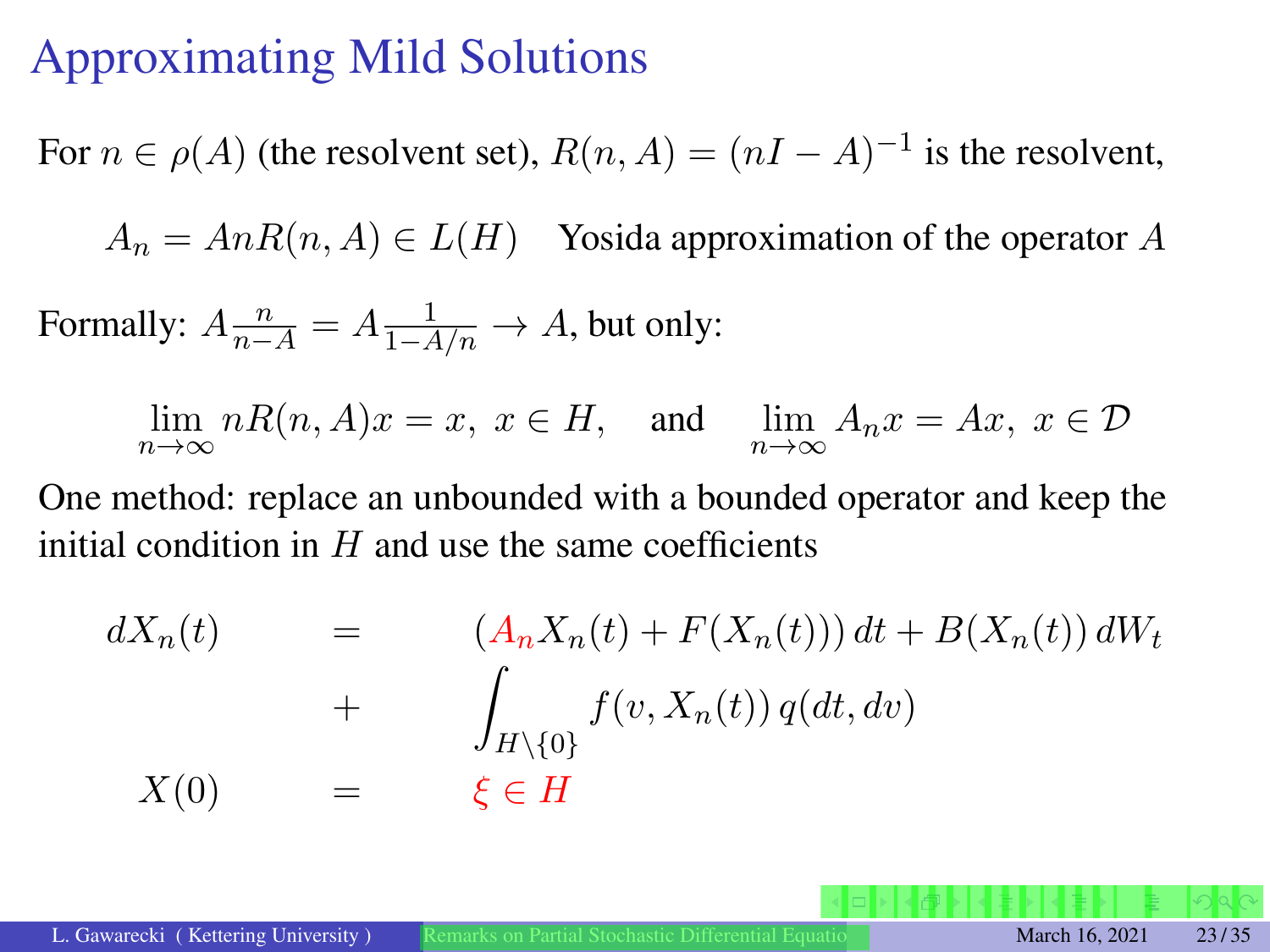# <span id="page-23-0"></span>Approximating Mild Solutions

Another method: Change the initial condition but keep the unbounded operator *A* and use  $R_n = nR(n, A)$  *formally I* 

$$
dX_n(t) = (AX_n(t) + R_n F(X_n(t))) dt + R_n B(X_n(t)) dW_t
$$
  
+ 
$$
\int_{H \setminus \{0\}} R_n f(v, X_n(t)) q(dt, dv)
$$
  

$$
X(0) = \xi \in \mathcal{D}(A)
$$

In both cases the solution is strong strong, as either the operator is bounded or all convolutions are in  $\mathcal{D}(A)$ .

If we keep  $\vec{A}$ , the counterpart of  $\vec{L}$  is

$$
\mathcal{L}_n\mathcal{H}(s,x) = \langle \mathcal{H}_x(s,x), Ax + R_n F(x) \rangle_H
$$
  
+  $\frac{1}{2}$ tr $(\mathcal{H}_{xx}(s,x)R_n B(x)Q(R_n B(x))^*)$   
+  $\int_{H \setminus \{0\}} \left[ \mathcal{H}(s, x + R_n f(v,x)) - \mathcal{H}(s,x) - \langle \mathcal{H}_x(s,x), R_n f(\gamma_* x) \rangle_H \right] \beta(dy)_{\mathbb{E}}$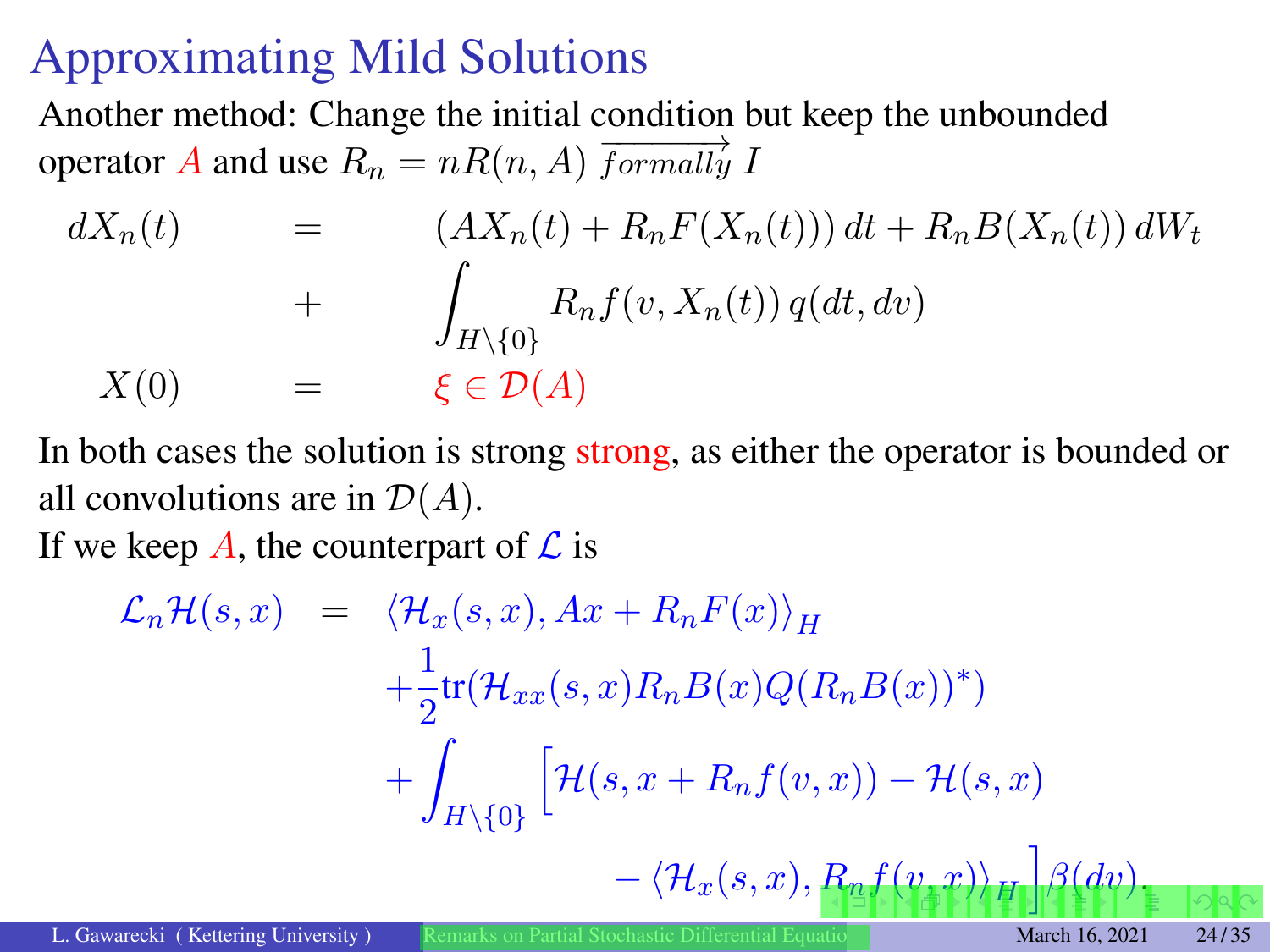# <span id="page-24-0"></span>Itô Formula (or Method)for Mild Solutions.

$$
\lim_{n \to \infty} \int_0^t \langle \mathcal{H}_x(s, X_n(s)), AX_n(s) \rangle_H ds = \mathcal{H}(t, X(t)) - \mathcal{H}(0, X(0))
$$
  
\n
$$
- \int_0^t \mathcal{H}_s(s, X(s)) ds - \int_0^t \langle \mathcal{H}_x(s, X(s)), F(X(s)) \rangle_H ds
$$
  
\n
$$
- \int_0^t \frac{1}{2} tr(\mathcal{H}_{xx}(s, X(s)) (B(X(s))) Q(B(X(s)))^*) ds
$$
  
\n
$$
- \int_0^t \int_{H \setminus \{0\}} \left[ \mathcal{H}(s, X(s) + f(v, X(s))) - \mathcal{H}(s, X(s)) \right]
$$
  
\n
$$
- \langle \mathcal{H}_x(s, X(s)), f(v, X(s)) \rangle_H \right] \beta(dv) ds
$$
  
\n
$$
- \int_0^t \langle \mathcal{H}_x(s, X(s)), B(X(s)) dW_s \rangle_H
$$
  
\n
$$
- \int_0^t \int_{H \setminus \{0\}} \left[ \mathcal{H}(s, X(s) + f(v, X(s))) - \mathcal{H}(s, X(s)) \right] q(dv, ds).
$$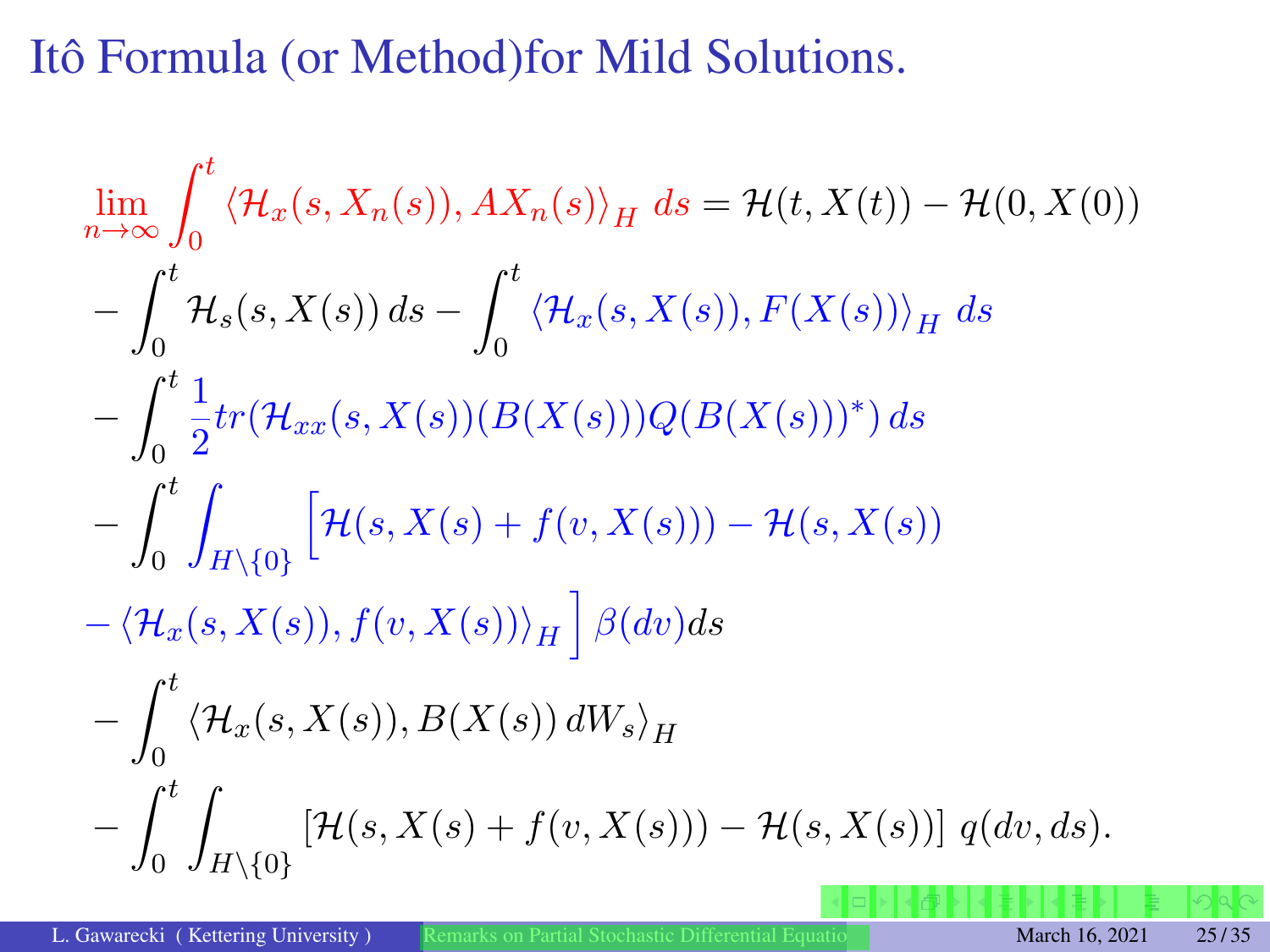# Itô Method for Mild Solutions.

From the proof, we obtain this important property (we will use this soon)

$$
\lim_{n \to \infty} |\mathcal{LH}(t, X_n(t)) - \mathcal{L}_n \mathcal{H}(t, X_n(t))| = 0, \quad P - a.s.
$$

*L* contains the unbounded operator *A* (but is evaluated in  $X_n(t) \in \mathcal{D}(A)$ , and  $\mathcal{L}_n$  uses  $R_n$ .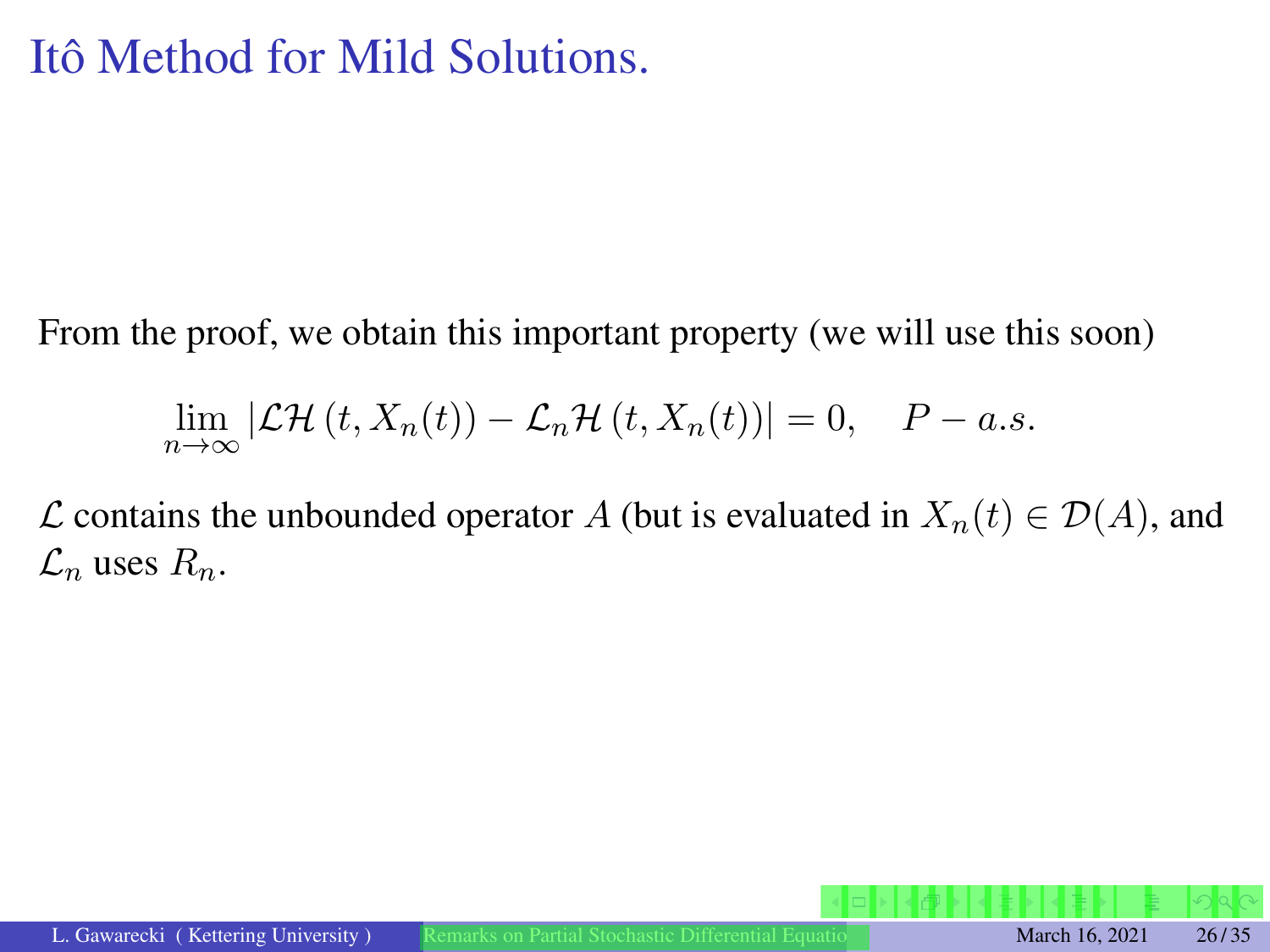# Itô Method for Mild Solutions.

Exponential stability in the mean square sense.

$$
E \|X^{x}(t)\|_{H}^{2} \le ce^{-\gamma t} \|x\|_{H}^{2}, \quad c, \gamma > 0
$$

Meta-Theorem: For mild solutions, existence of a Lapunov function is a sufficient condition for this form of stability

$$
\Lambda: H \to \mathbb{R} \in C^2(H), \quad t \ge 0, \ x \in H
$$

 $c_1 ||x||_H^2 \le \Lambda(x) \le c_2 ||x||_H^2$ ,  $c_1, c_2 > 0$ 

 $\mathcal{L}\Lambda(x) \leq -c_3\Lambda(x)$ , for all  $x \in \mathcal{D}(A)$ ,  $c_3 > 0$ .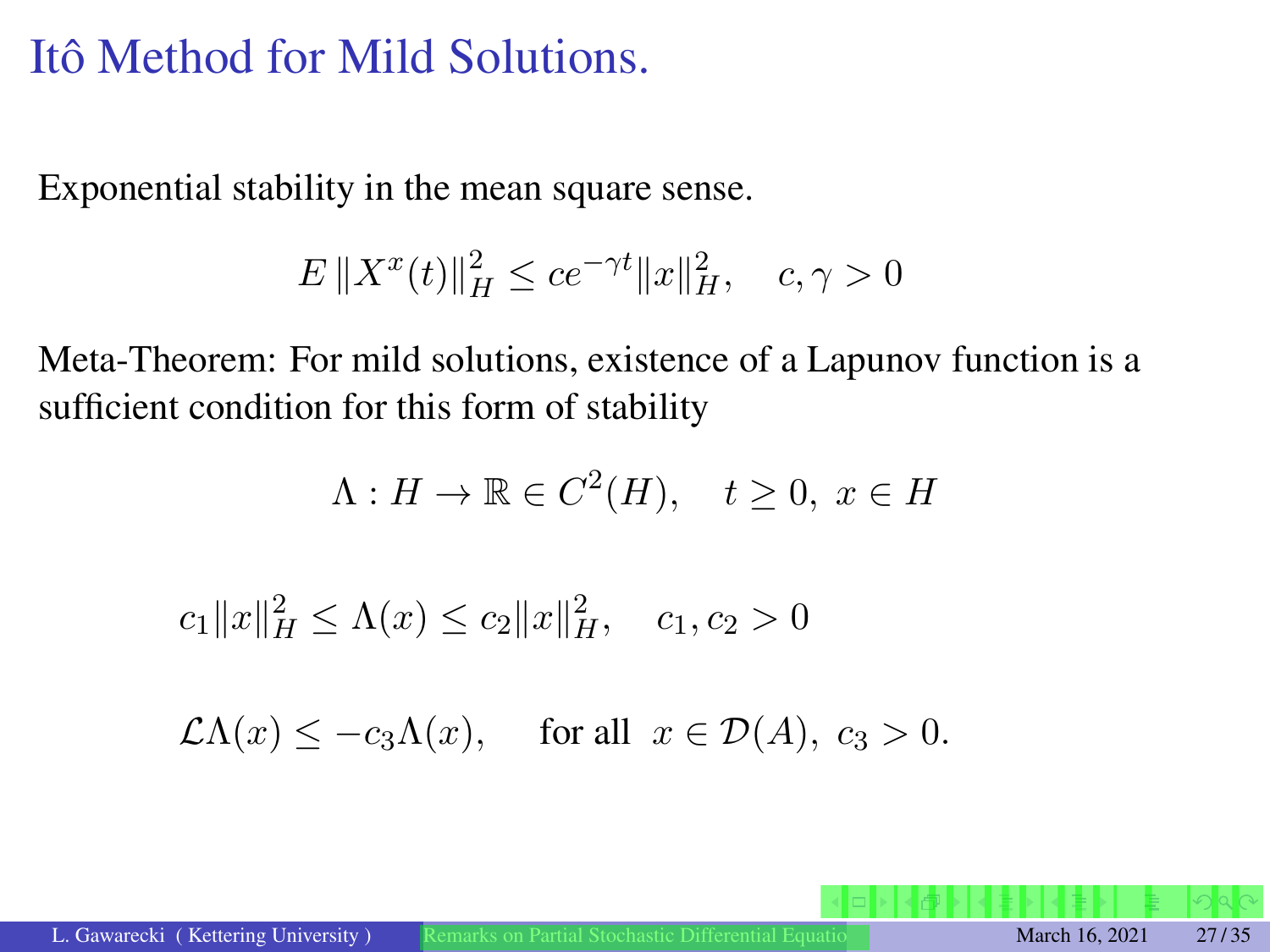# Itô-Yosida Method for Mild Solutions.

#### Proof

We use the Itô formula for Yosida approximations (strong solutions)  $X_n(t)$ and function  $e^{c_3t}\Lambda(x)$  and apply the expected value. For the initial condition  $x \in \mathcal{D}(A)$ 

$$
e^{c_3t} E\Lambda\left(X_n(t)\right) - \Lambda\left(x\right) = E \int_0^t e^{c_3s} \left(c_3\Lambda\left(X_n(s)\right) + \mathcal{L}_n\Lambda\left(X_n(s)\right)\right) ds
$$

From the properties of Lapunov function

$$
c_3\Lambda\left(X_n(s)\right)+\mathcal{L}_n\Lambda\left(X_n(s)\right)\leq-\mathcal{L}\Lambda\left(X_n(s)\right)+\mathcal{L}_n\Lambda\left(X_n(s)\right)
$$

hence

$$
e^{c_3t} E\Lambda\left(X_n(t)\right) - \Lambda\left(X_n(0)\right) \le E \int_0^t e^{c_3s} \left(-\mathcal{L}\Lambda\left(X_n(s)\right) + \mathcal{L}_n\Lambda\left(X_n(s)\right)\right) ds
$$

from the Itô method, the integral goes to zero, thus

$$
E\Lambda(X(t)) \leftarrow E\Lambda(X_n(t)) \le e^{-c_3 t} \Lambda(x)
$$

and simple manipulations lead to stability.

L. Gawarecki ( Kettering University ) [Remarks on Partial Stochastic Differential Equations](#page-0-0) March 16, 2021 28/35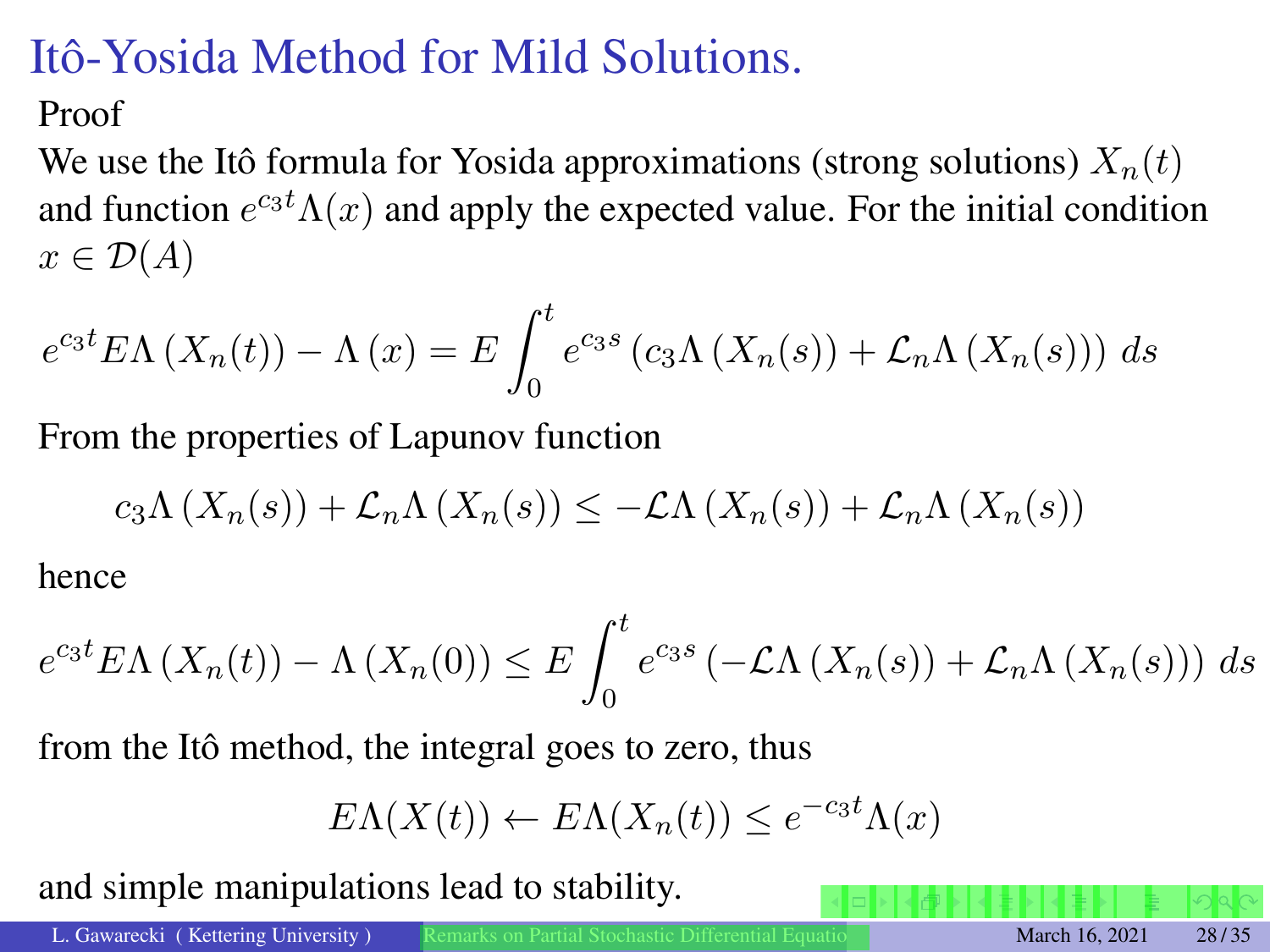# Itô-Yosida Method for Mild Solutions.

Exponential ultimate boundedness in the mean square sense.

$$
E \|X^{x}(t)\|_{H}^{2} \le ce^{-\gamma t} \|x\|_{H}^{2} + M, \quad c, \gamma, M > 0
$$

For mild solutions, it suffices that a Lapunov function exists

$$
\Lambda: H \to \mathbb{R} \in C^2(H), \quad t \ge 0, \ x \in H
$$

$$
c_1||x||_H^2 - k_1 \le \Lambda(x) \le c_2||x||_H^2 - k_2, \quad c_1, c_2, k_1, k_2 > 0
$$

$$
\mathcal{L}\Lambda(x) \le -c_3 \Lambda(x) + k_3, \quad \text{for all } x \in \mathcal{D}(A), \ c_3, k_3 > 0.
$$

Similar proof as of exponential stability.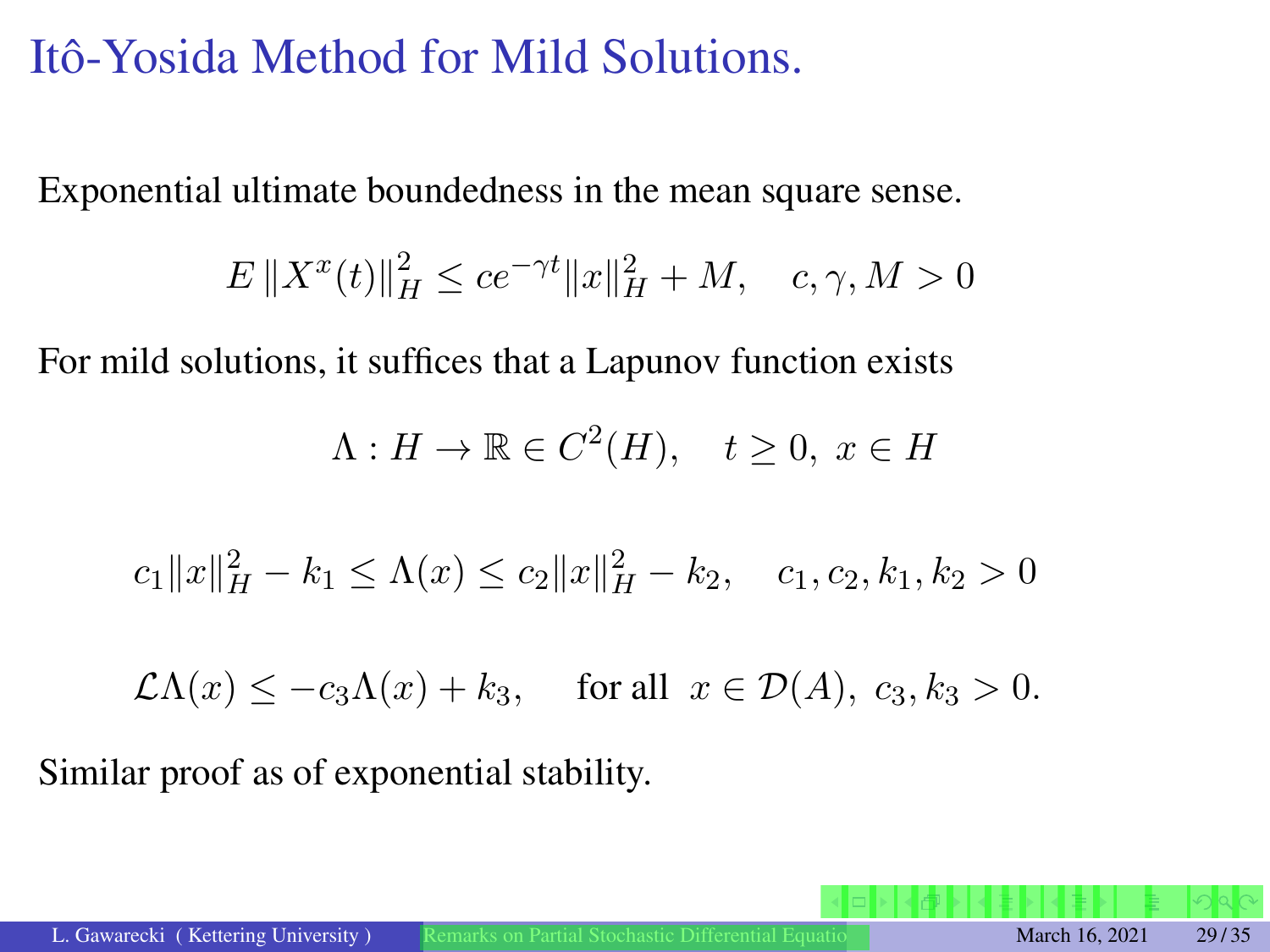## <span id="page-29-0"></span>Example - Stochastic Heat Equation

$$
dX(x,t) = \frac{\partial^2}{\partial x^2} X(x,t) dt + \sigma X(x,t) dW_t + \int_{H \setminus \{0\}} f(v)X(x,t) q(dv, dt).
$$
  
\n
$$
x \in (0,1), X(0,t) = X(1,t) = 0, X(x,0) = X_0(x) \in L_2(0,1);
$$
  
\n
$$
B(x) = \sigma x, A = \frac{d^2}{dx^2}, f \in L_2(0,1).
$$
  
\n
$$
H = L_2(0,1), \mathcal{D}(A) = \{g \in H \mid g', g'' \in H, g(0) = g(1) = 0\}.
$$
  
\nThe solution is exponentially stable.

The solution is exponentially stable

$$
E||X(t)||^2 \le \lambda e^{-kt} ||X(0)||^2
$$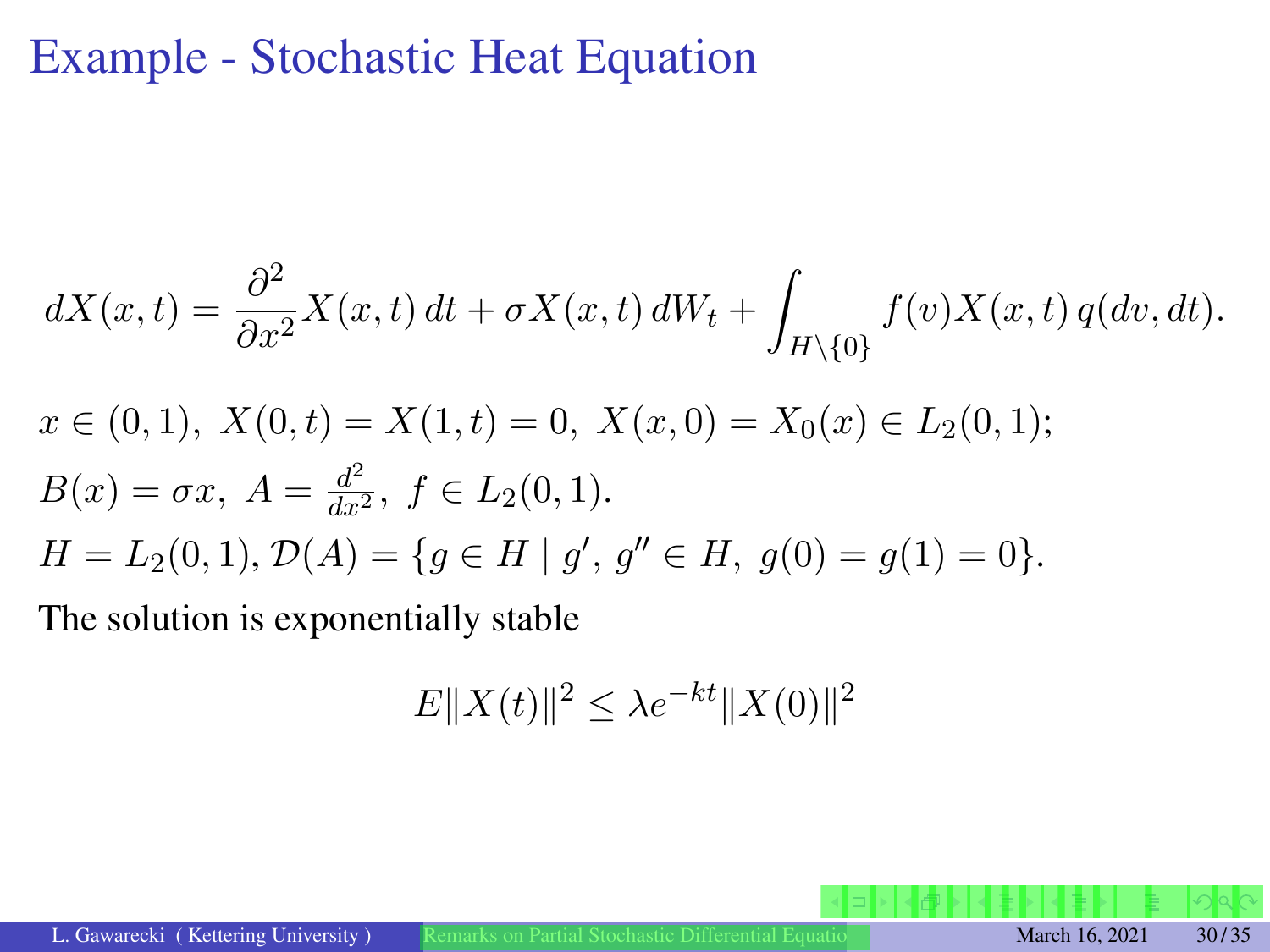# Invariant Measure

A mild solutions to a SDE is a Markov process, and generates a transition semigroup

$$
(P_t \varphi)(x) = E(\varphi(X^x(t))), \quad x \text{- initial condition}
$$

If a mild solution is ultimately bounded then there exists an invariant measure

$$
\mu := \mu(A) = \int_H P_t(x, A)\mu(dx)
$$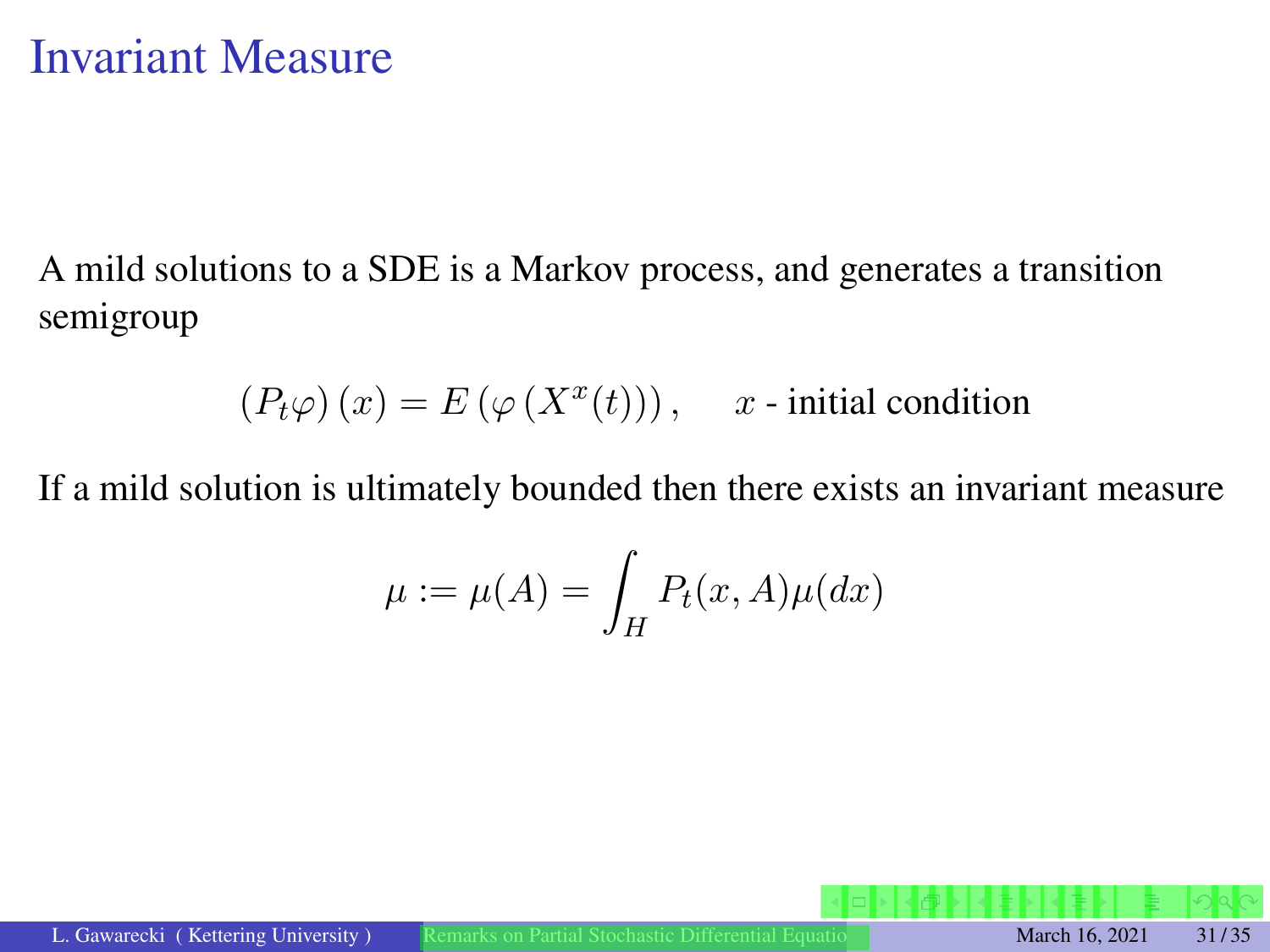# <span id="page-31-0"></span>Other Itô formulas.

For a bounded operator *A* we get the usual Itô formula.

Itô-Ichikawa formula requires an extension of  $\mathcal{LH}(t, x)$  to a continuous function  $\overline{\mathcal{LH}}(t, X(s))$  na  $[0, T] \times H$ . It may take the form

$$
\overline{\mathcal{L}\mathcal{H}}(t,x) =
$$
\n
$$
\lim_{n \to \infty} \langle \mathcal{H}_x(s, X_n(s)), AX_n(s) \rangle_H
$$
\n
$$
+ \langle \mathcal{H}_x(s, X(s)), F(X(s)) \rangle_H
$$
\n
$$
+ \frac{1}{2} tr(\mathcal{H}_{xx}(s, X(s))(B(X(s)))Q(B(X(s)))^*)
$$
\n
$$
+ \int_{H \setminus \{0\}} \left[ \mathcal{H}(s, X(s) + f(v, X(s))) - \mathcal{H}(s, X(s)) - \langle \mathcal{H}_x(s, X(s)), f(v, X(s)) \rangle_H \right] \beta(dv)
$$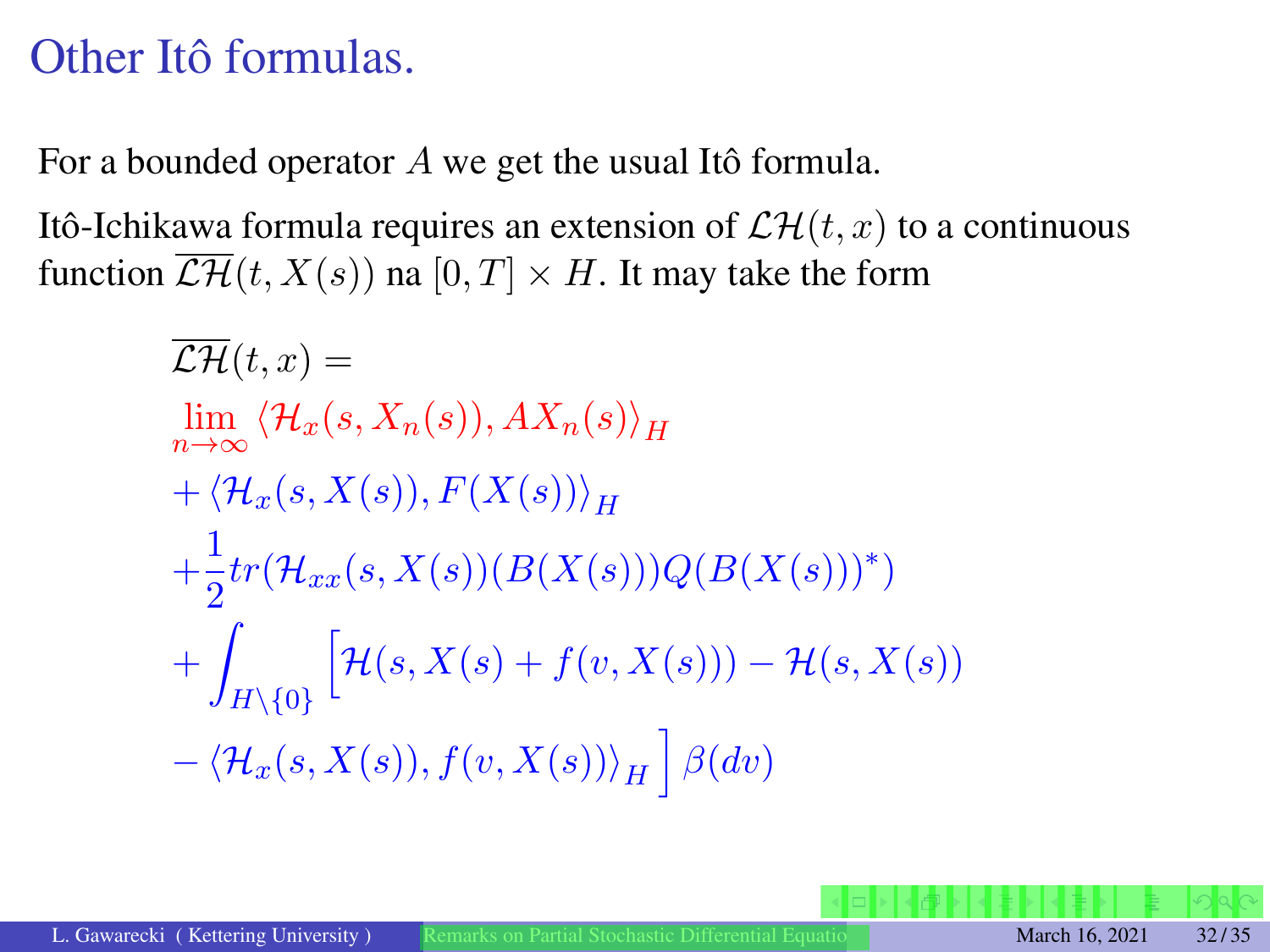## Other Itô formulas.

If 
$$
\mathcal{H}(t, x) = e^{lA}\Lambda(t, x) \text{ i } \Lambda(t, x) \in \mathcal{D}(A)
$$
,  
\n
$$
\lim_{n \to \infty} \langle \mathcal{H}_x(s, X_n(s)), AX_n(s) \rangle_H = \left\langle A^* e^{lA} \Lambda_x(t, X_n(s)), X_n(s) \right\rangle_H
$$
\n
$$
\rightarrow \left\langle A^* e^{lA} \Lambda_x(t, X(s)), X(s) \right\rangle_H
$$

L. Gawarecki ( Kettering University ) [Remarks on Partial Stochastic Differential Equations](#page-0-0) March 16, 2021 33/35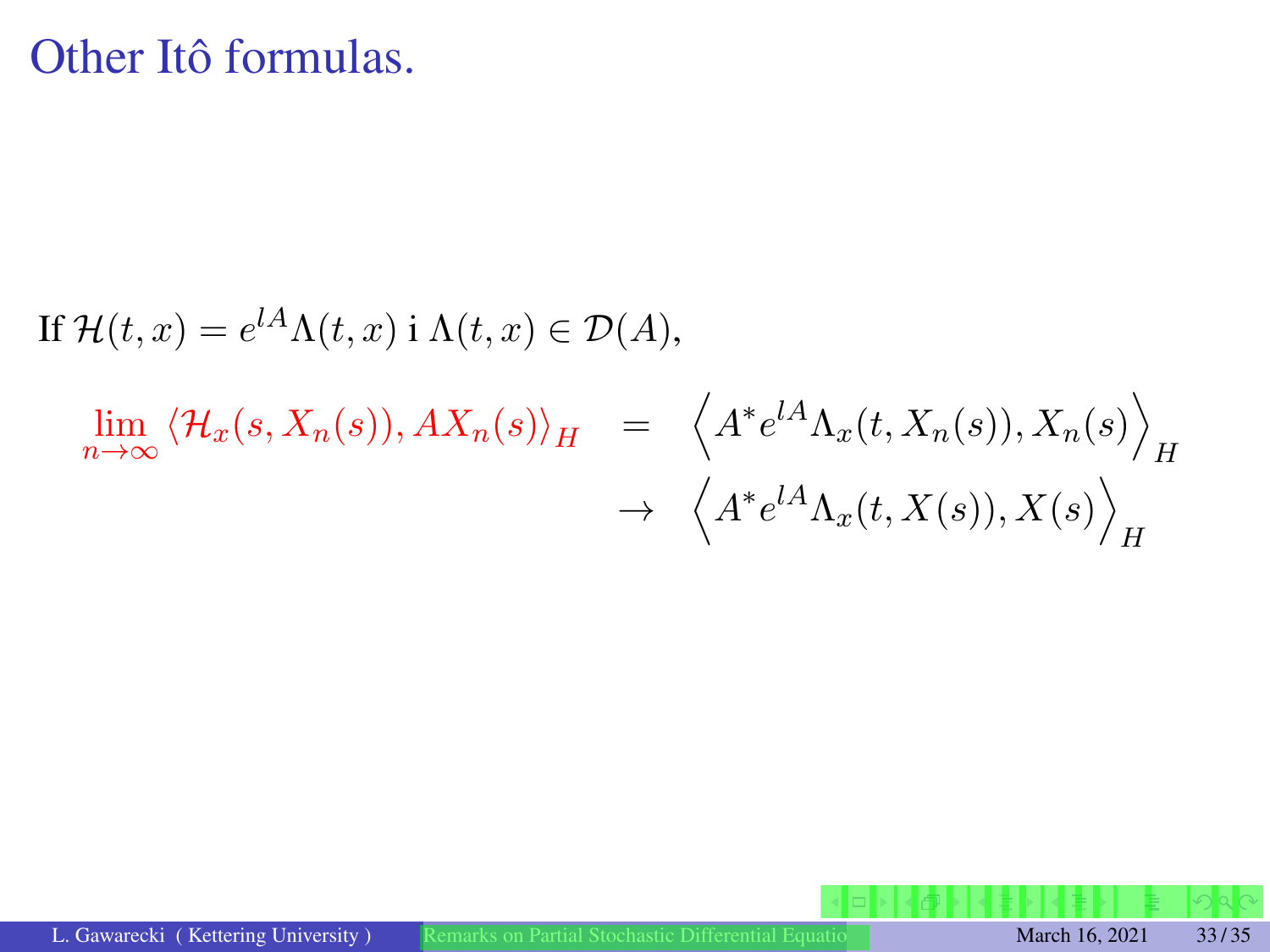DaPrato, Jentzen and Röckner obtained Itô formula in a semigroup form It agrees with other Itô formulas discussed here in the case of

$$
\mathcal{H}(t,x) = e^{(t-s)A}\Gamma(x).
$$